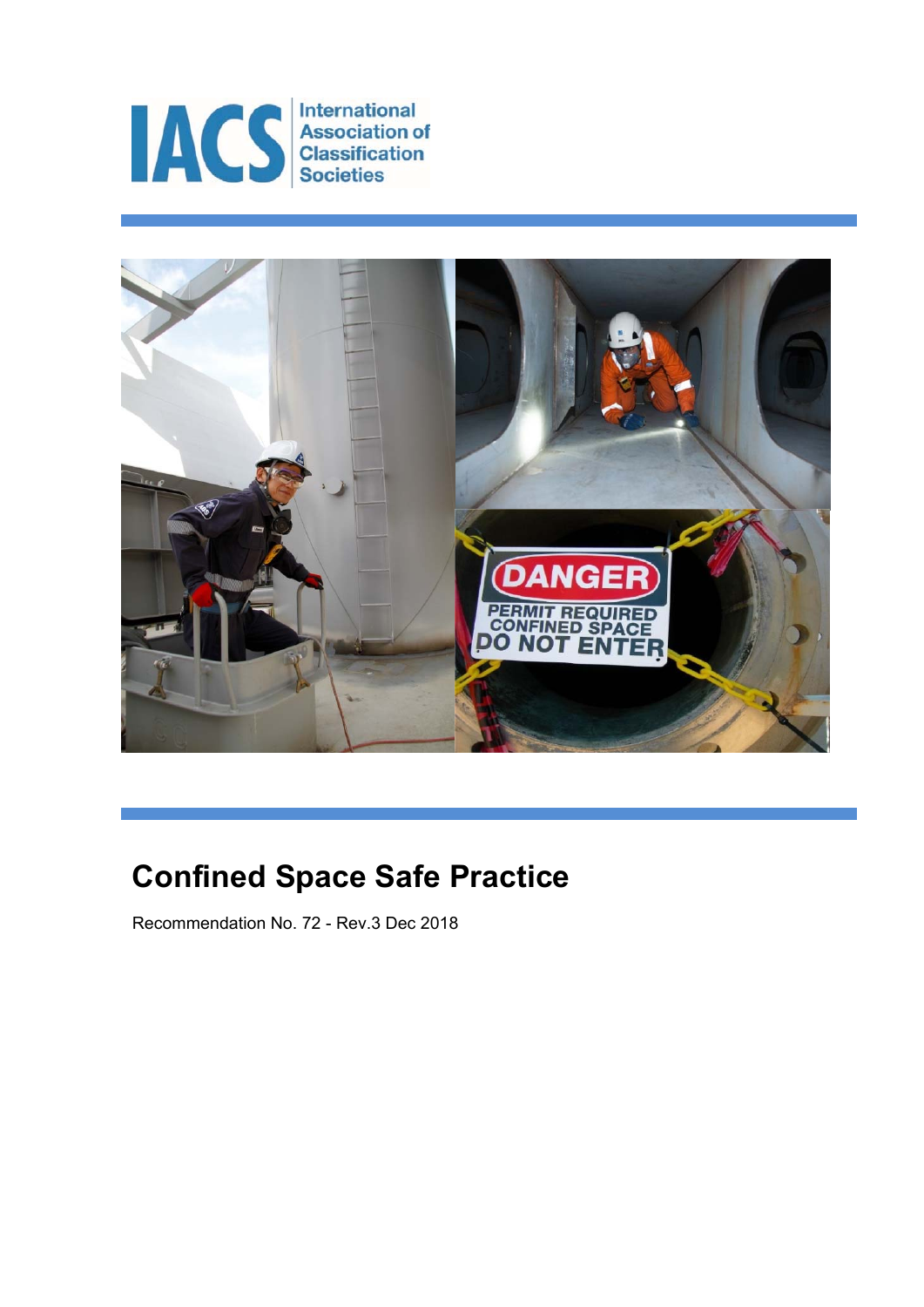#### **No. No. Confined Space Safe Practice**

## **Introduction**

**PART ONE - Confined Space Practices** 

## **1 Definitions**

- - 1.1 Confined Space
	- 1.2 Confined Space Entry
		- 1.3 Competent Person
		- 1.4 Responsible Person
			- 1.5 Attendant
			- 1.6 Marine Chemist
			- 1.7 Adjacent Space
			- 1.8 Toxic Product
			- 1.9 Surveyor
			- 1.10 Permit to Enter / Permit to Work

### **2 General Hazards**

#### **3 Requirements**

3.1 Training

ı

- 3.2 Confined Space Entry Policy
- 3.3 Confined Space Entry Procedures 3.3.1 General
	- 3.3.2 Entering Confined Spaces adjacent to loaded tanks
	- 3.3.3 Entering Confined Spaces adjacent to inerted tanks
	- 3.3.4 Entering Confined Spaces adjacent to loaded tanks on double hull tankers additional requirements.
	- 3.3.5 Permit to Work / Permit to Enter

# **4 Confined Space Entry**

- 4.1 Testing of the atmosphere
- 4.2 Preparation for Entering Confined Spaces
	- 4.2.1 Ventilation
	- 4.2.2 Isolation of Space
- 4.2.3 Attendant Rescue Team
- 4.3 Personal Protection Equipment

#### **72 72**   $(2000)$ (Rev.1 Oct 2003) (Rev.2 Apr 2007) (Corr.1 Sep 2017) (Rev.3

Dec 2018)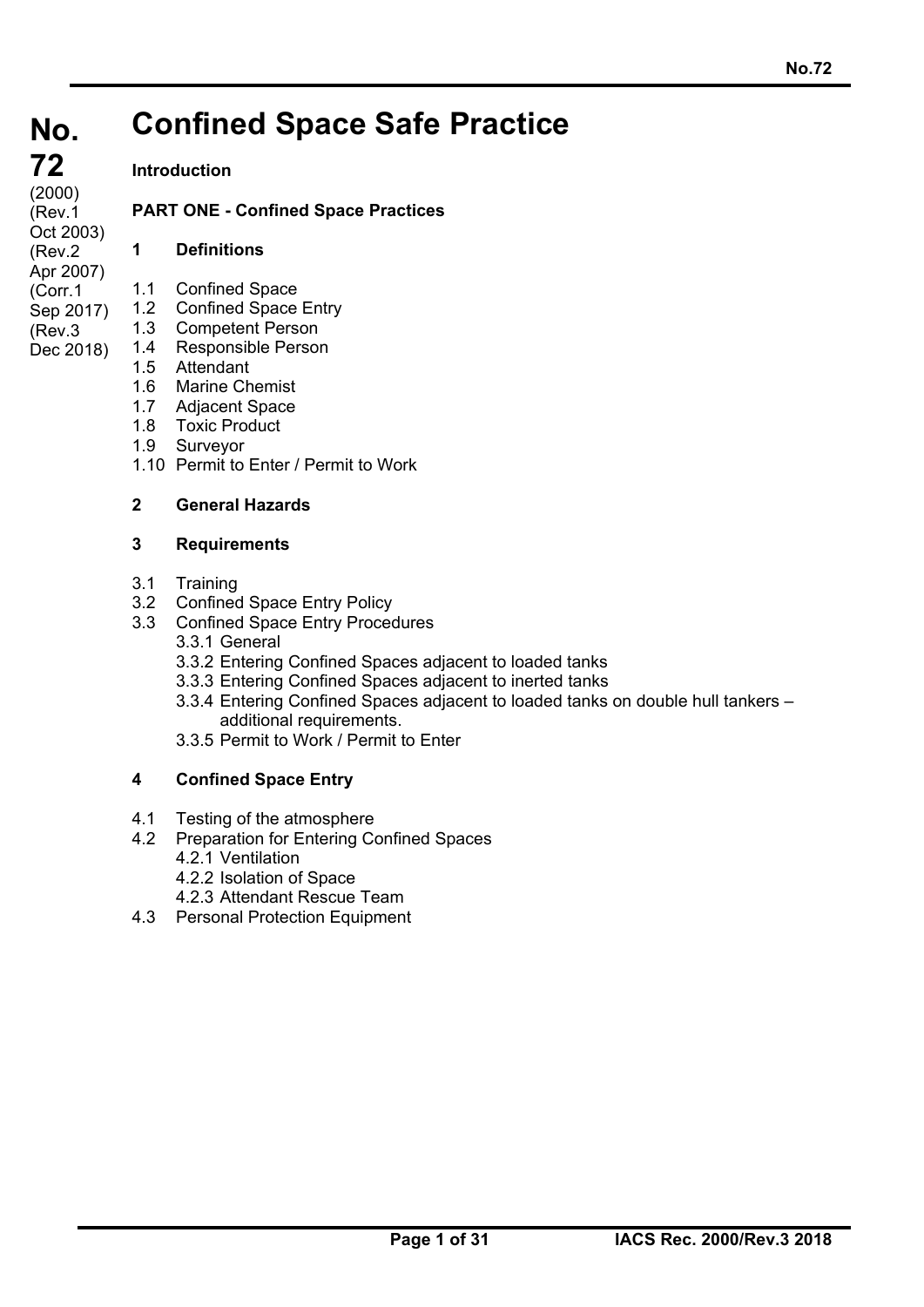| No.    | <b>PART TWO - Guidelines for Safe Entry of Confined Spaces</b> |                                                                                                                        |  |  |  |
|--------|----------------------------------------------------------------|------------------------------------------------------------------------------------------------------------------------|--|--|--|
| 72     | 1                                                              | <b>General</b>                                                                                                         |  |  |  |
| (cont) | 1.0                                                            | Guidelines for Safe Entry of Confined Spaces.                                                                          |  |  |  |
|        | $\overline{2}$                                                 | <b>Confined Space Hazards</b>                                                                                          |  |  |  |
|        | 2.1                                                            | Hazardous atmospheres from the containment in tank<br>2.1.1 Oxygen deficient atmosphere<br>2.1.2 Flammable atmospheres |  |  |  |
|        | 2.2                                                            | 2.1.3 Toxic atmospheres<br>Work being performed in a confined space                                                    |  |  |  |
|        | 3                                                              | <b>Testing</b>                                                                                                         |  |  |  |
|        | 3.1<br>3.2                                                     | General<br><b>Testing instruments</b>                                                                                  |  |  |  |
|        | 4                                                              | <b>Ventilation</b>                                                                                                     |  |  |  |
|        | 5                                                              | <b>Isolation of space</b>                                                                                              |  |  |  |
|        | 6                                                              | <b>General and physical hazards</b>                                                                                    |  |  |  |
|        | 6.1<br>6.2<br>6.3<br>6.5                                       | Temperature extremes<br>Engulfment hazards<br>Noise<br>6.4 Falling objects<br>Slick/wet surfaces                       |  |  |  |
|        | $\overline{7}$                                                 | Guidelines for use of personal gas detectors                                                                           |  |  |  |
|        | 7.1                                                            | Function test and full calibration                                                                                     |  |  |  |
|        | 8                                                              | <b>Survey preparation</b>                                                                                              |  |  |  |
|        | 8.1<br>8.2                                                     | Cleaning<br>Lighting                                                                                                   |  |  |  |
|        |                                                                | <b>ANNEX - Checklist for Entry into Confined Spaces</b>                                                                |  |  |  |

ı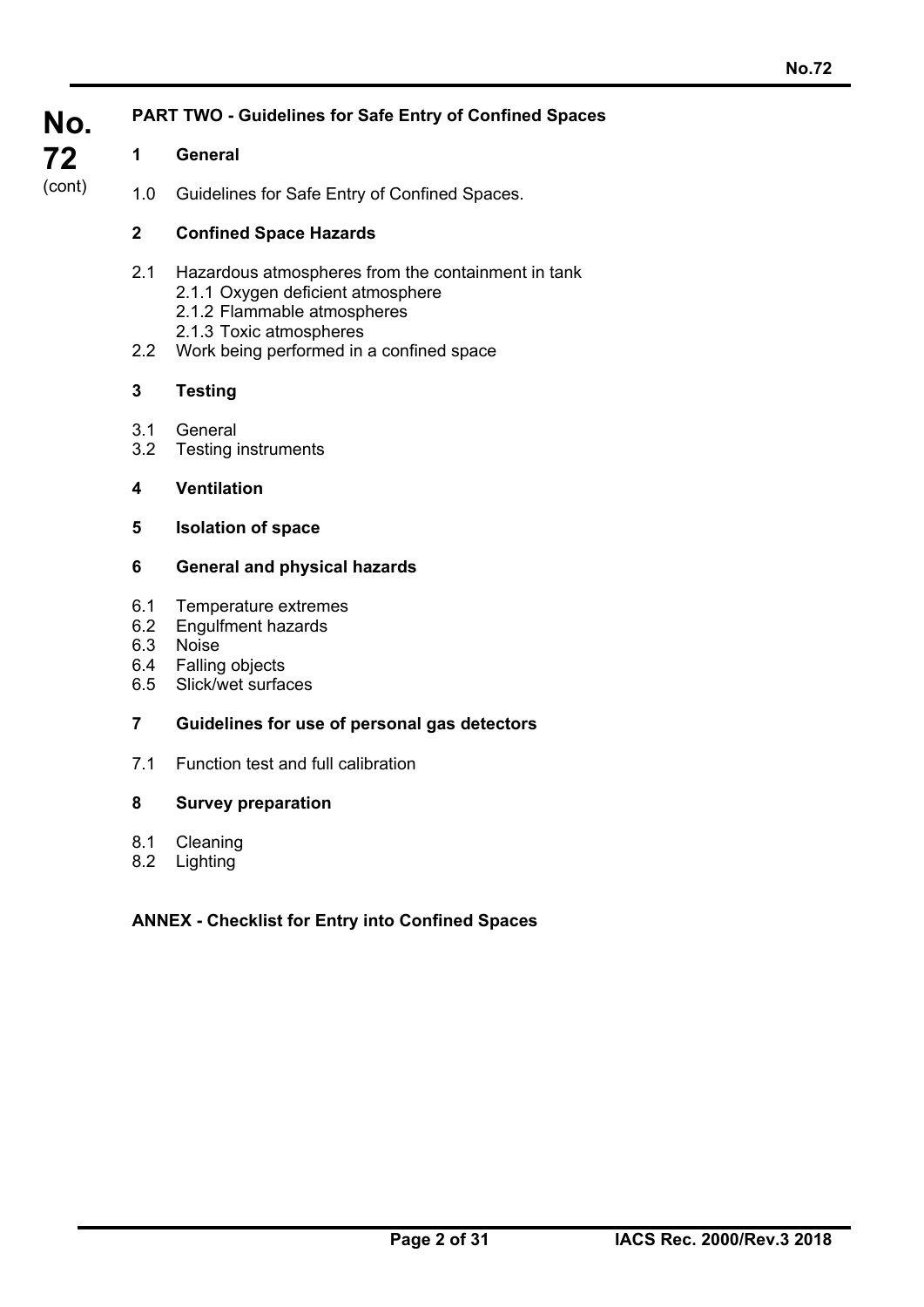## **Introduction**

**No.** 

**72**  (cont) This Guideline is intended to assist Societies in developing Confined Space Entry procedures or technical instructions for the Surveyors, according to a common reference standard of good practice.

The Guideline is structured in two parts. In the first part, general information concerning definitions and requirements to safely enter and work in Confined Spaces are summarized.

The second part helps the worker to recognize the hazards associated with confined spaces and gives detailed guidelines for a safe survey preparation and entry.

A Checklist for Entry into Confined Space is also included.

#### **PART ONE - Confined Space Practices**

#### **1 Definitions**

#### **1.1 Confined Space**

Confined space means a space that has any of the following characteristics:

- limited openings for entry and exit;
- unfavourable natural ventilation;
- not intended for continuous worker occupancy.

It may include, but is not limited to, boilers, pressure vessels, cargo spaces (cargo holds or cargo tanks), cargo space stairways, ballast tanks, double bottoms, double hull spaces, fuel oil tanks, lube oil tanks, sewage-tanks, pump-rooms, compressor rooms, cofferdams, void spaces, duct keels, inter-barrier spaces, engine crankcases, excavations and pits.

#### **1.2 Confined Space Entry**

Confined space entry is the process of entering, working in and exiting a confined space.

#### **1.3 Competent Person**

Competent Person means a person with sufficient theoretical knowledge and practical experience to make an informed assessment of the likelihood of a oxygen deficient/enriched or a dangerous atmosphere being present or subsequently arising in the space. Competent persons must be trained and qualified in the hazards of Confined Spaces and in use of atmospheric monitoring devices. The Competent Persons role may be performed by a Marine Chemist.

#### **1.4 Responsible person**

ı

Responsible person means a person authorised to permit entry into a confined space and having sufficient knowledge of the procedure to be followed and other activities that are being undertaken that could impact on the safety of those in a confined space.

#### **1.5 Attendant (may also be referred to as 'Standby Person')**

Attendant is a person who is suitably trained and responsible for maintaining a watch over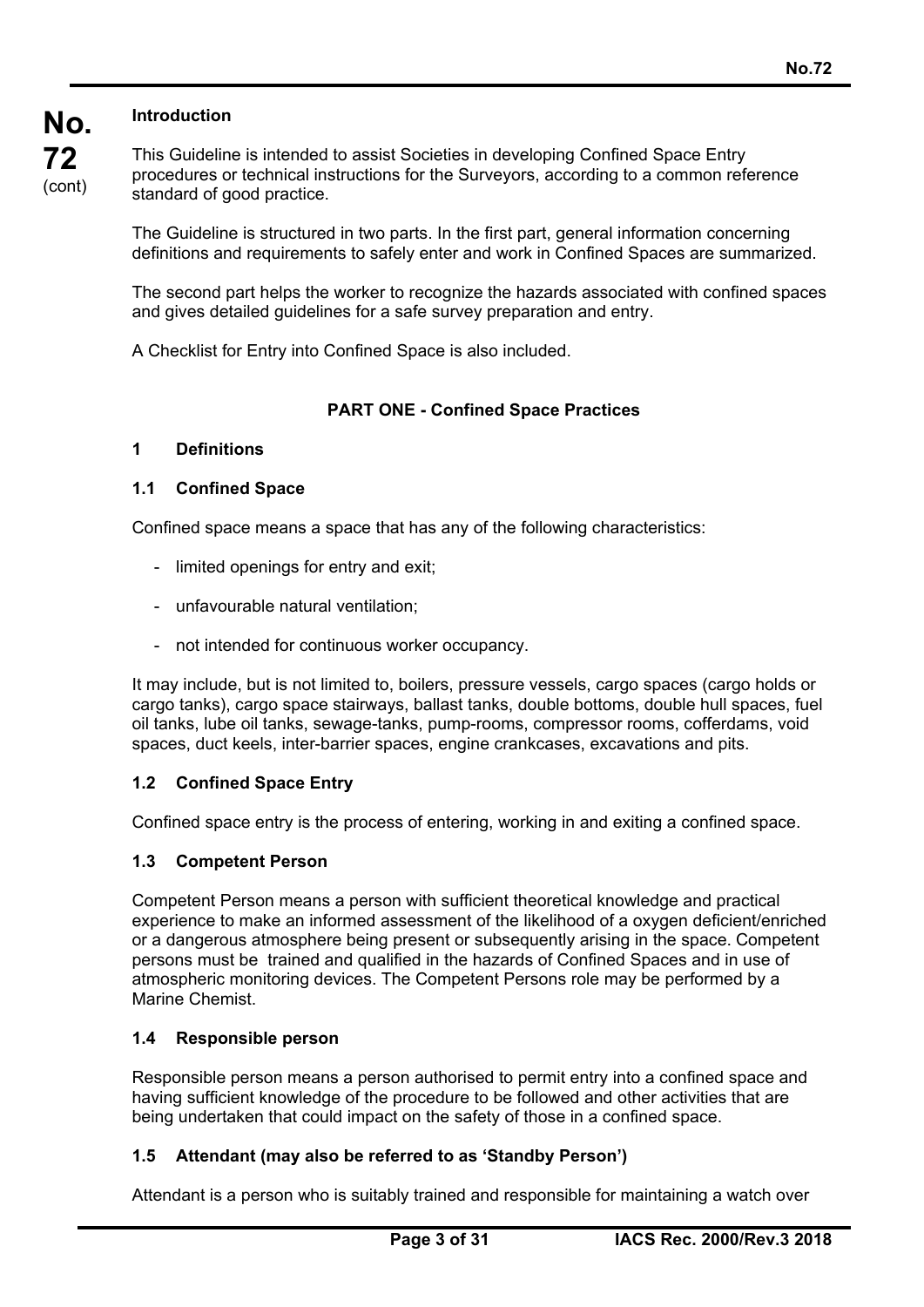those entering the confined space, for maintaining communications with those inside the space and for initiating the emergency procedures in the event of an incident occurring.

#### **1.6 Marine Chemist**

A Marine Chemist is a person holding a valid and suitably recognised qualification as a marine chemist or equivalent.

#### **1.7 Adjacent Space**

An Adjacent Space is any space bordering the confined space in any directions, including all points of contact, corners, diagonals, decks, tank tops and bulkheads.

#### **1.8 Toxic Product**

A Toxic Product means any chemical liquid, gas or solid material, which can give toxic vapour and which is assigned with suffix "T" in column "k" of table given in Chapter 17 of IBC Code, or assigned with suffixes "T" or "F+T" in column "f" of table given in Chapter 19 of IGC Code, or classified as a Toxic Substance (Class/Division 6.1) within the part 2 of IMDG Code, or any other product which has a toxic symbol in the data sheet or is a hazard classified as a toxic.

#### **1.9 Surveyor**

 A surveyor is any person employed by the classification society conducting activities within a confined space on behalf of this classification society

#### **1.10 Permit to Enter / Permit to Work**

A Permit to Enter or Permit to Work is a documented authorization that has been signed and dated, including time of issue by the Responsible Person, which states that the space has been tested by a Competent Person and the space is safe for entry; what precautions, equipment, etc. are required and what works is to be done.

#### **2 General Hazards**

ı

Entry to and working within confined spaces presents the possibility of fatalities, severe injuries and illness. The key hazards associated with confined spaces are:

- serious risk of fire or explosion;
- loss of consciousness from asphyxiation arising from dust, gas, fumes, vapour or lack of oxygen;
- drowning arising from increased fluid levels;
- loss of consciousness arising from a change in body temperature;
- asphyxiation or suffocation arising from free flowing solid (engulfment) or the inability to reach a breathable atmosphere due to entrapment.

Surveyors will routinely enter confined spaces that are difficult to access due to small and/or narrow openings. There may be physical constraints within the space which must be considered, and the dimensions of the space itself may allow only restricted mobility. Given the usual enclosed and darkened nature of a confined space this activity ideally should not be carried out by personnel suffering from phobias (such as claustrophobia) or who are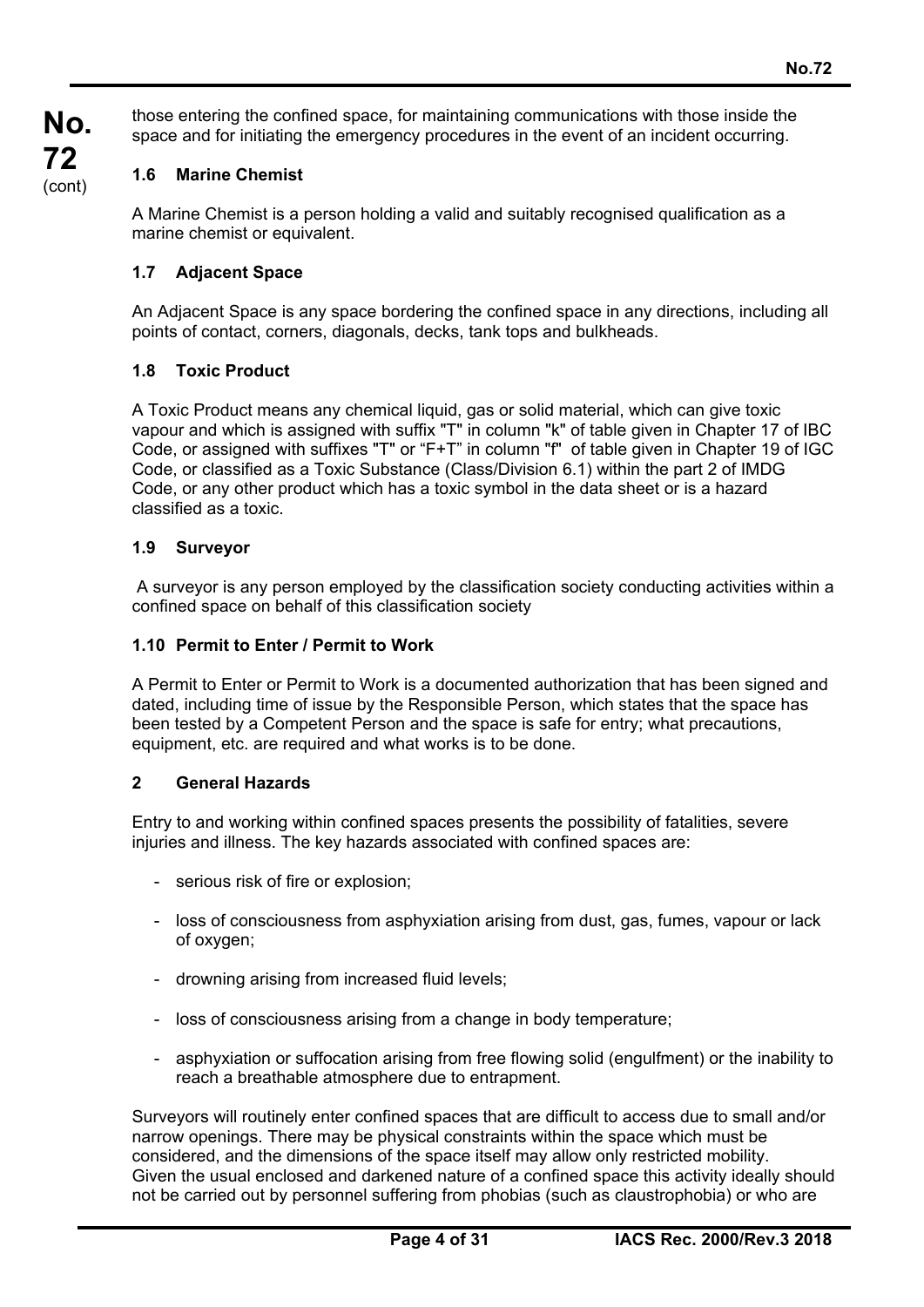susceptible to panic or anxiety attacks.

For further details regarding hazards in confined spaces see Part two.

# **3 Requirements**

## **3.1 Training**

**No.** 

**72**  (cont)

> All surveyors who are expected to enter and work in confined spaces should be trained in Occupational Safety and Health requirements for such activities. This should include the following:

- Recognising a confined space
- Role of the Competent Person, Responsible Person, Attendant and Marine Chemist
- How to recognise the hazards and manage the risks associated with Confined Space **Entries**
- PERMIT TO ENTER (PTW or PTE) systems/control procedures at the workplace
- Requirements for atmosphere testing and the interpretation of their results
- Use of personal multi gas meter.
- Access, exit and safe working requirements
- Emergency arrangements.

Competency in the areas covered by the training identified above should be periodically assessed and appropriate refresher training should be provided.

# **3.2 Confined Space Entry Policy**

ı

A confined space should be entered only when a PERMIT TO ENTER (PTW or PTE) has been issued and if it is safe to do so. Surveyors should remain inside a confined space only for as long as it is necessary to perform the related work.

It is the full responsibility of the Owner or Owner Representative of the confined space (i.e. Ship, Shipyard) to ensure that the confined space is safe to enter.

- Surveyors should not enter a space alone unless the physical dimensions of the space prevent entry by more than one person.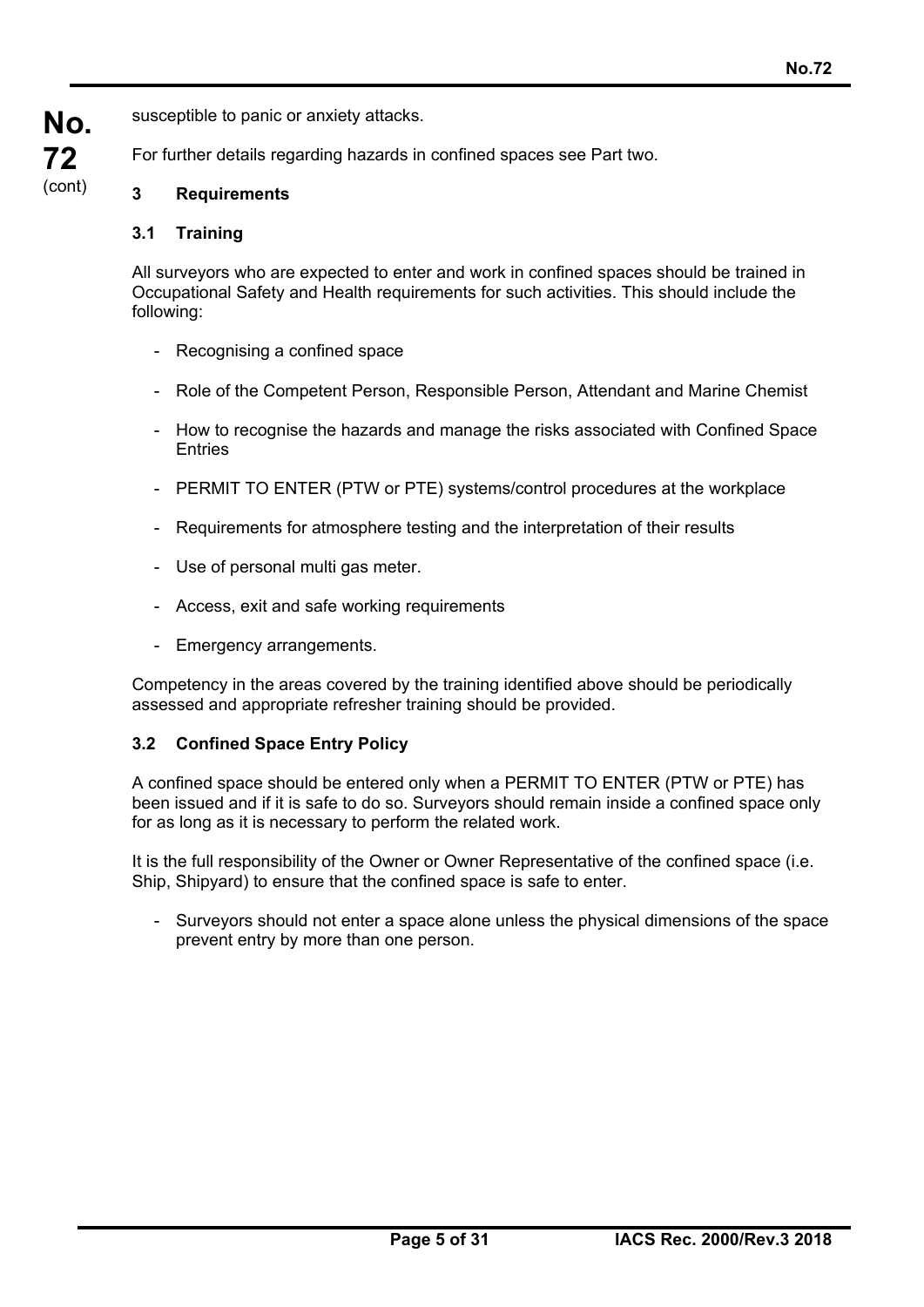#### **3.3 Confined Space Entry Procedures**

#### **3.3.1 General**

**No.** 

**72**  (cont)

ı

Societies should include in their procedures the requirements that Surveyors should refuse to enter a confined space (or should exit the space) if:

- Safe entry procedures (such as entry permit, "safe for workers" certificate, "safe for hot work" certificate, etc.) are not in place, have time expired or are not being followed.
- The Responsible and Competent Persons are not identified.
- The access and exit arrangements to and within the confined space are not considered safe (where available, multiple entry and exits ways should be opened)
- Communications arrangements are not adequate
- The confined space is not adequately clean to allow safe working
- Lighting is not adequate for entry and exit and to allow safe working in the confined space
- The atmosphere has not been demonstrated as being safe (safe limits are: atmospheric oxygen the range of 20.6% to 22% by volume, combustible gases less than 5% of lower explosive limit, toxics within acceptable limits)
- Adequate ventilation arrangements are not in place or not functioning
- Isolation of the confined space, as applicable, from other tanks, cargo spaces, pipes, etc. and of machinery in the space, is not confirmed
- They are required to wear breathing apparatus
- The surveyor may wear a respirator or other escape device if required by an Owner's policy but only if sufficiently trained in the use of such equipment. However, the space should be safe first.
- Effective communication is adversely impacted by the surrounding noise
- Extreme temperature effects are not adequately considered
- Electrical equipment in the confined space is not suitable or not in acceptable condition
- Toxic Product is contained in an adjacent space, until the followings are carried out:
	- 1) A risk assessment is completed by the vessel's Management Company and the risk is mitigated.
	- 2) All identified controls are confirmed in place prior to tank entry.
- A dedicated Attendant is not provided by the vessel's management or the management of the facility where the surveyor's activities are carried out for the complete duration of the time spent working in the confined space and/or the Attendant does not have suitable means of initiating emergency response
- Adequate emergency response arrangements are not in place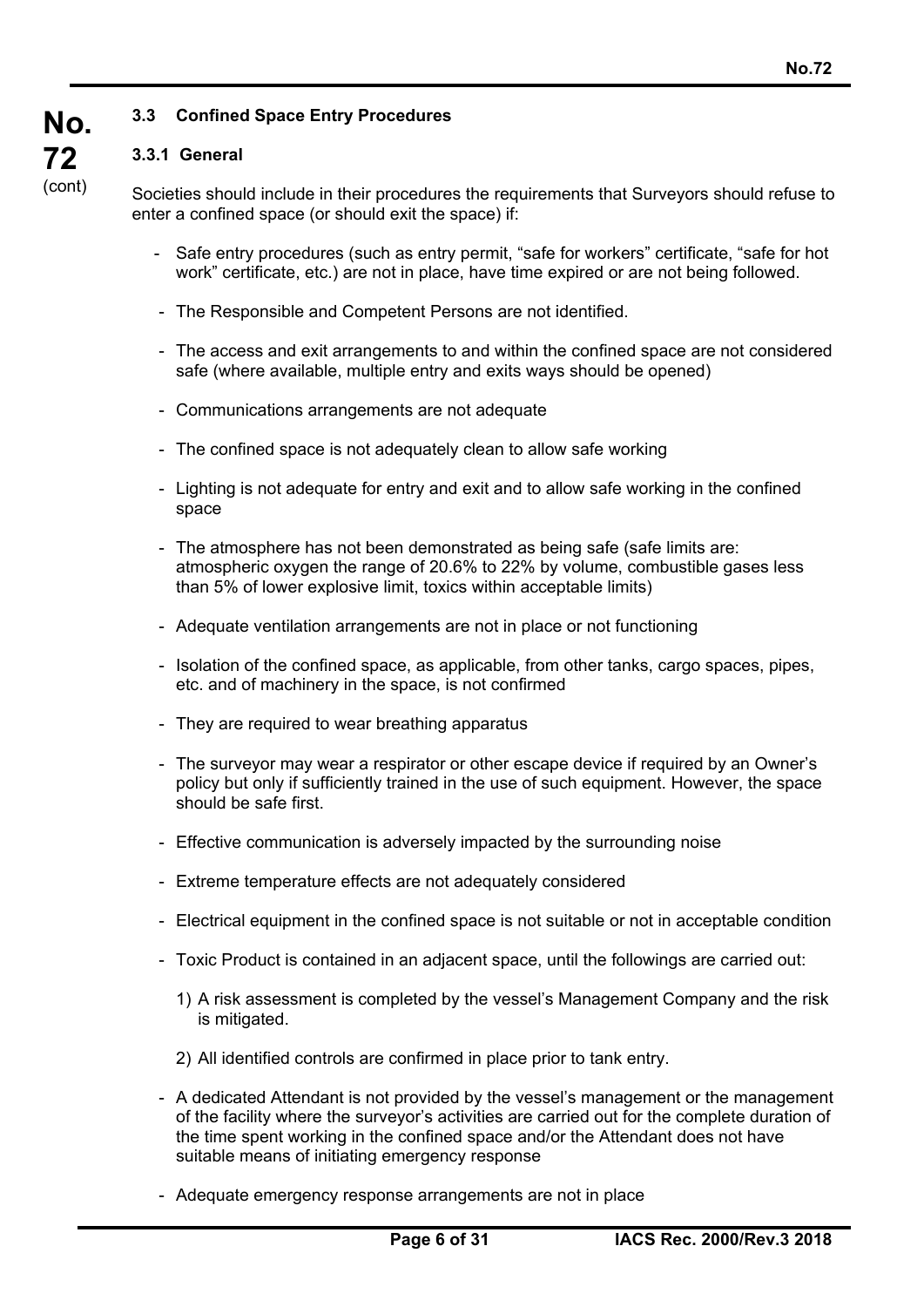- **No. 72**  (cont)
- In any other situation where the surveyor has a valid concern over the safety of the confined space

The points addressed above should be considered and reviewed as changes occur during any Confined Space Entry.

No surveyor should be the first to enter a confined space, and they should be accompanied at all times where the size of the space permits.

No surveyor should be part of a rescue team

Surveyors should immediately leave a confined space, by the nearest safe exit, if any alarms sound, or any physical impairment or distress is experienced by the surveyor.

In addition to the above prior to entry into a confined space the following procedure should be adopted:

- a) A Safety meeting should be held prior to the survey to discuss all aspects of safety measures.
- b) Entry Permit should be obtained for the space to be entered.
- c) Identify potentially unsafe conditions by reviewing the following information provided by the owner:
	- Latest content of the spaces to be surveyed.
	- Contents of adjacent spaces.
	- For Gas Carriers: a data sheet for the last cargo.
	- For Chemical Tankers: a data sheet for the previous three cargoes.
- d) Evaluate ventilation of the space:
	- Check that the confined space or tank is empty, cleaned and ventilated.
- e) Evaluate need for isolation of the space.
- f) Ensure that an Attendant is in place.

ı

- g) Ensure that a standby person and/or a rescue team is in place.
- h) It is strongly recommended that Emergency Escape Breathing Devices (EEBD) are placed at the entry points of the space to be entered for use in emergency situation or recovery of a surveyor from the space.
- i) Check and evaluate gas measurements taken by the Owner Representative. For testing limit values see item 4 below.
	- as a minimum, oxygen measurements should be carried out before entry into the enclosed space. The Surveyor may request to carry out measurements under his supervision, when deemed necessary.
	- a set of additional control measures should be evaluated depending on what type of confined space is to be surveyed. See Annex, Checklist for Entry into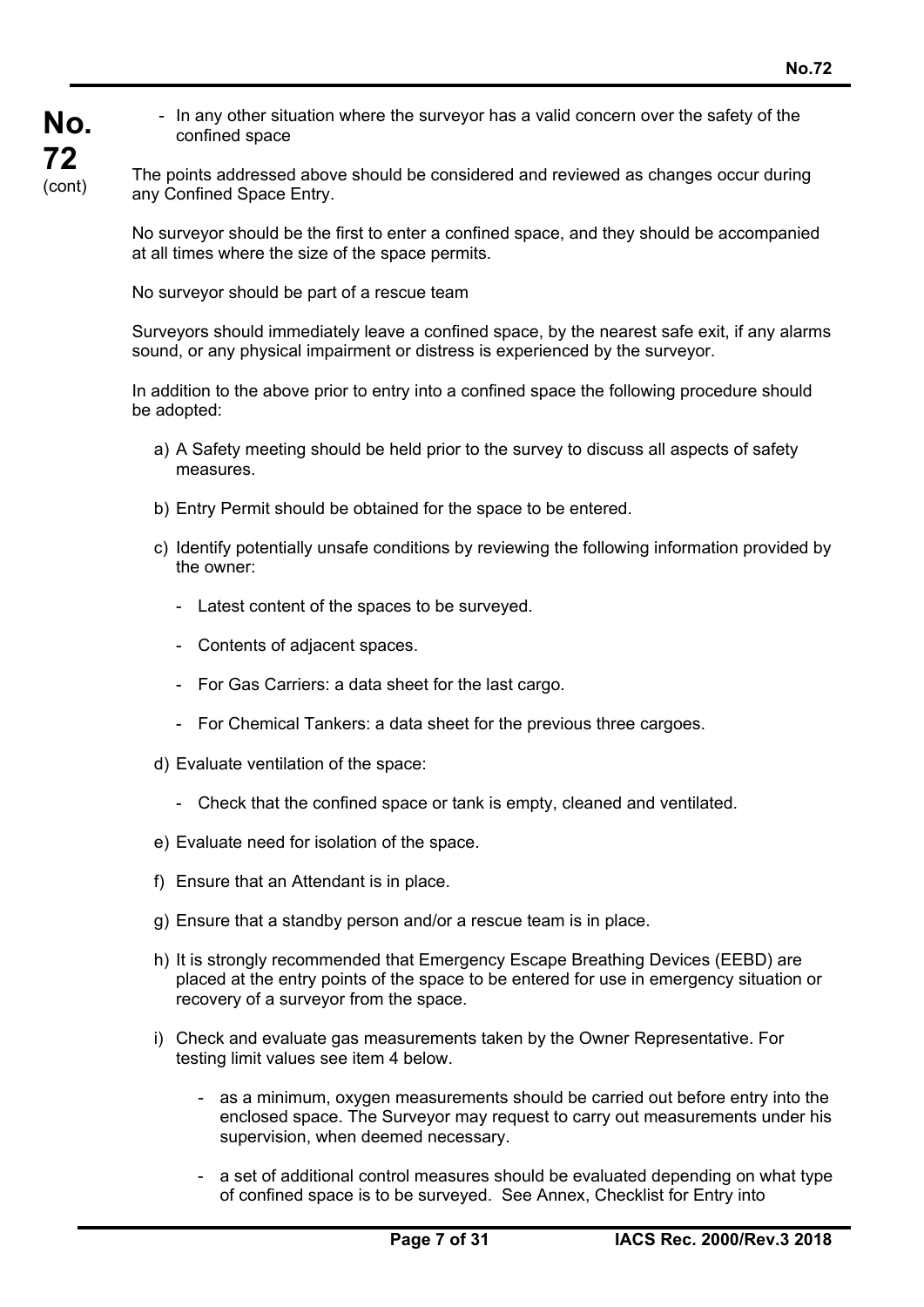**No. 72**  (cont)

ı

Confined Spaces.

 The surveyor should always use their personal gas measuring equipment during the survey, but this is not intended to substitute the measurements taken by the Owner or Owner Representative.

- j) Evaluate need for precaution against extreme temperature. See Part two.
- k) Evaluate the lighting arrangements. See Part two.
- l) Evaluate if special clothing and/or equipment is required.

A checklist with the items above is recommended to be used for evaluation if the space is safe to enter

If extensive work is to be carried out within a large space, such as a cargo tank, it is recommended that a full assessment of the tank atmosphere is undertaken after the initial tests have been satisfactorily carried out and recorded. The tank atmosphere should be checked frequently during this entry, with particular attention being placed on testing the work location(s) and places that are inaccessible for testing from the entry point.

#### **3.3.2 Entering confined spaces adjacent to loaded tanks**

It is important to be aware that confined spaces may be, or have been, subject to leakage from the adjacent space. The risk is that such leakage often remains undetected because the space is not subject to regular gas measurements and ventilation.

Confined spaces adjacent to loaded tanks may be entered provided the procedure for entry as given in item 4 below is completed.

Spaces adjacent to cargo tanks, like cofferdams and double bottom tanks may contain accumulated residues from previous cargoes and information about these cargoes is needed to determine proper test methods for the atmosphere in the adjacent spaces.

If a tank is loaded with cargoes having a toxic product hazard identified, or with a toxic symbol in the Data Sheet, no survey should be carried out in a confined space adjacent to that tank.

Be aware that toxicants produced by work (like coating, sandblasting and hydro blasting) in the area of a confined space can enter and accumulate in the confined space.

#### **3.3.3 Entering confined spaces adjacent to inerted tanks**

When other tanks in an inert condition are either adjacent or interconnected (e.g. pipeline) to the space to be entered, personnel should be alert to the possibility of inert gas leaking into that space through, for example, bulkhead fractures or defective valves. The risk of this occurring can be minimized by maintaining a small but positive pressure in the space to be entered relative to the inert gas pressure. At all times the procedures on the vessel are to be followed.

#### **3.3.4 Entering confined spaces adjacent to loaded tanks on double hull tankers – additional requirements**

The compartmentalized structure in double hull and double bottom tanks makes them more difficult to gas free than conventional tanks and particular care should be taken to monitor the tank atmosphere.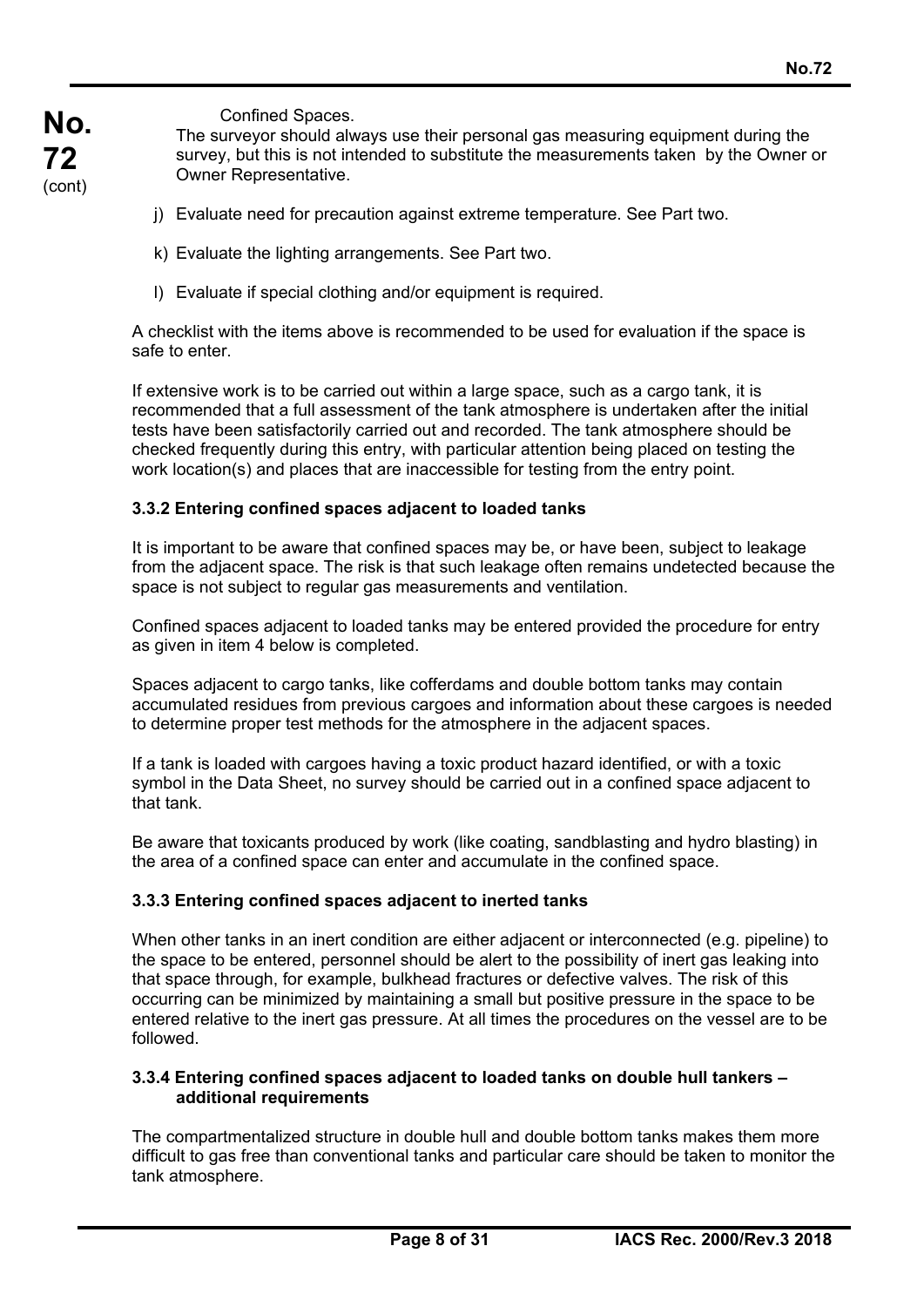Although entry into double hull or double bottom tanks with adjacent tanks loaded should be kept to a minimum, tank entry will on occasion be required for such purpose as tank inspections.

In relation to the entry procedure above, the following additional recommendations should be strictly enforced.

Once the tank atmosphere meets the entry criteria at each sampling point, actual entry by personnel should be undertaken in two stages.

#### **First stage**

The first stage should be for the purpose of atmosphere verification and a general safety review. The Owner personnel making the entry should be equipped with:

- an emergency escape breathing set,
- personal gas detector capable of monitoring at least hydrocarbon and oxygen,
- portable radio,
- emergency light source,
- a retrieval harness,
- an alternative means of attracting attention, e.g. a whistle.

#### **Second stage**

Only after the first stage has verified that the atmosphere throughout the tanks is safe for the surveyor may enter the confined space for survey activities.

#### **3.3.5 Permit-to-work and permit-to-enter**

The ISM code requires the Company to establish safe practices in ship operation and a safe working environment. This is commonly provided for by a permit-to-work system that is drawn up to provide a formal written safety control system. Non convention vessels , new construction shipyards and repair facilities, etc. not covered by ISM code may have a similar permit-to-work system.

A permit-to-work should:

ı

- set out the work to be done, the location and the precautions to be taken;
- predetermine safe methods of work;
- provide a clear record that all foreseeable risks have been considered;
- define the precautions to be taken and their sequence;
- provide written authority for the confined space to be entered and the work to start and the time when the work should cease.

Entry into a confined space should only be allowed after a separate permit-to-enter has been issued. This permit should only be issued after tests have taken place to ensure that the atmosphere is safe for entry.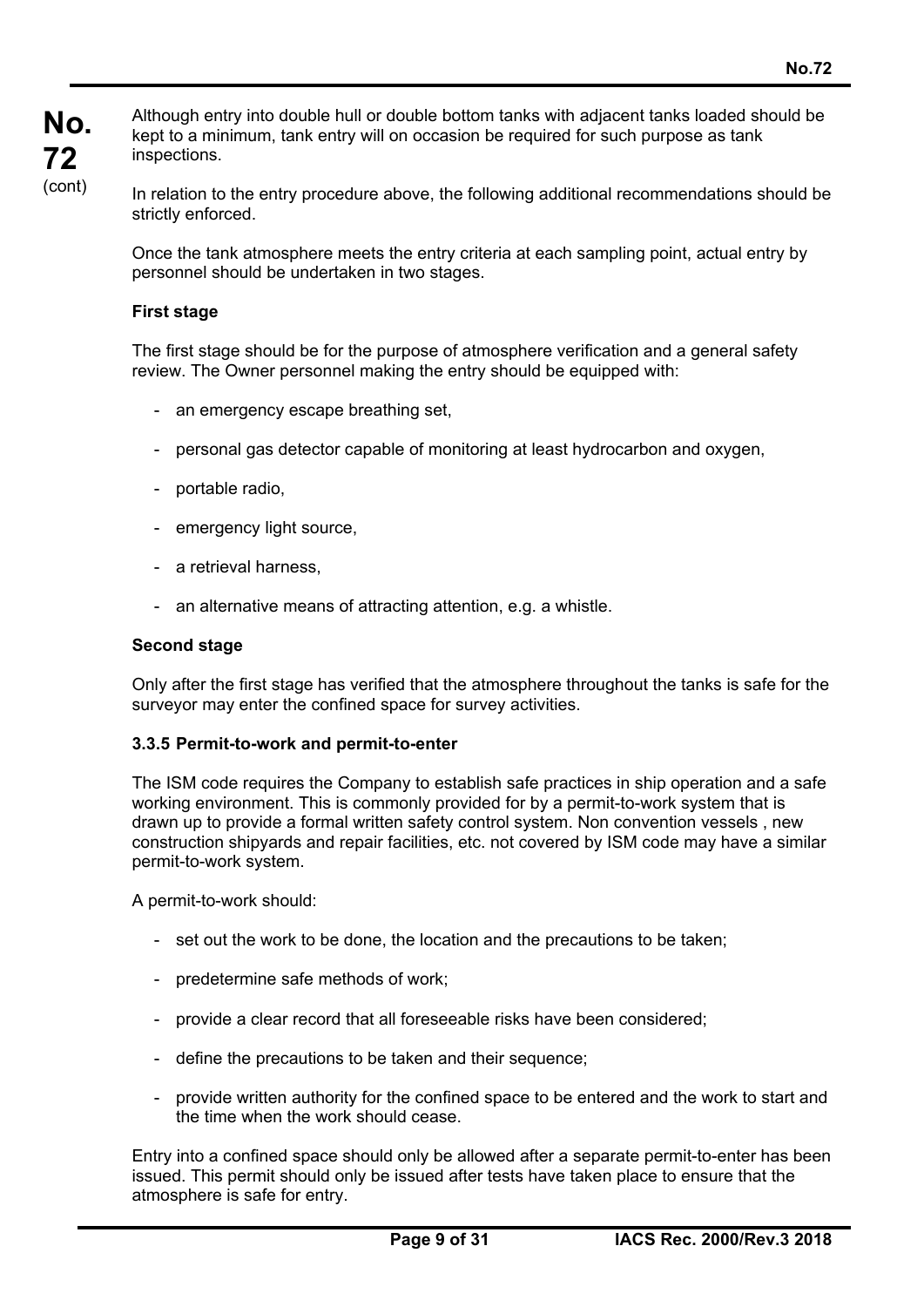#### *Note:*

*Use of non-explosion proof equipment like cameras, torches, chipping hammers, may be allowed provided that it is stated in the Entry permit issued and the space is safe for hot work or safe for workers and LEL is measured to 0%.* 

#### **4 Confined Space Entry**

#### **4.1 Testing of the atmosphere**

Initial testing should be carried out by a certified "Marine Chemist" or a "Competent person" or similar accredited person who will issue a certificate stating whether the space is 'safe for man' and/or work, and if any special conditions should be observed.

On a vessel this may be the Chief Officer, or a Competent person onboard. If in doubt of the officer's qualification, documentation should be shown. In no case should the surveyor be considered to be a "Competent Person" - even if the surveyor is equipped with own personal testing equipment.

Ventilation should be stopped about 10 minutes before tests are made and not restarted until the tests are completed.

The testing should be carried out immediately before entry into the confined space and in the following sequence

- Oxygen-deficient or -enriched atmospheres
- Flammable atmospheres
- Toxic atmospheres when considered necessary

To evaluate the measurements taken, the following limit values should be used.

#### **Testing for oxygen**

Any atmosphere with less than 20.6% or greater than 22% oxygen by volume should not be entered.

#### **Testing for flammable atmosphere**

A space with an atmosphere with more than 5% of the "Lower Flammable Limit" (LFL) or "Lower Explosive Limit" (LEL), on a combustible gas indicator should not be entered.

The Flammability indicator shows the percentage within a safety range of 0-10% of the Lower Explosive Limit (LEL) and, ideally, should read 0%.

Combustible gas detectors have normally two measuring ranges 0-100% LEL and 0-10% LEL.

#### **Testing for toxic atmospheres**

ı

Toxins are, in general, measured in parts per million (PPM). Under no circumstances should the surveyor enter a confined space exceeding the limits specified by national or international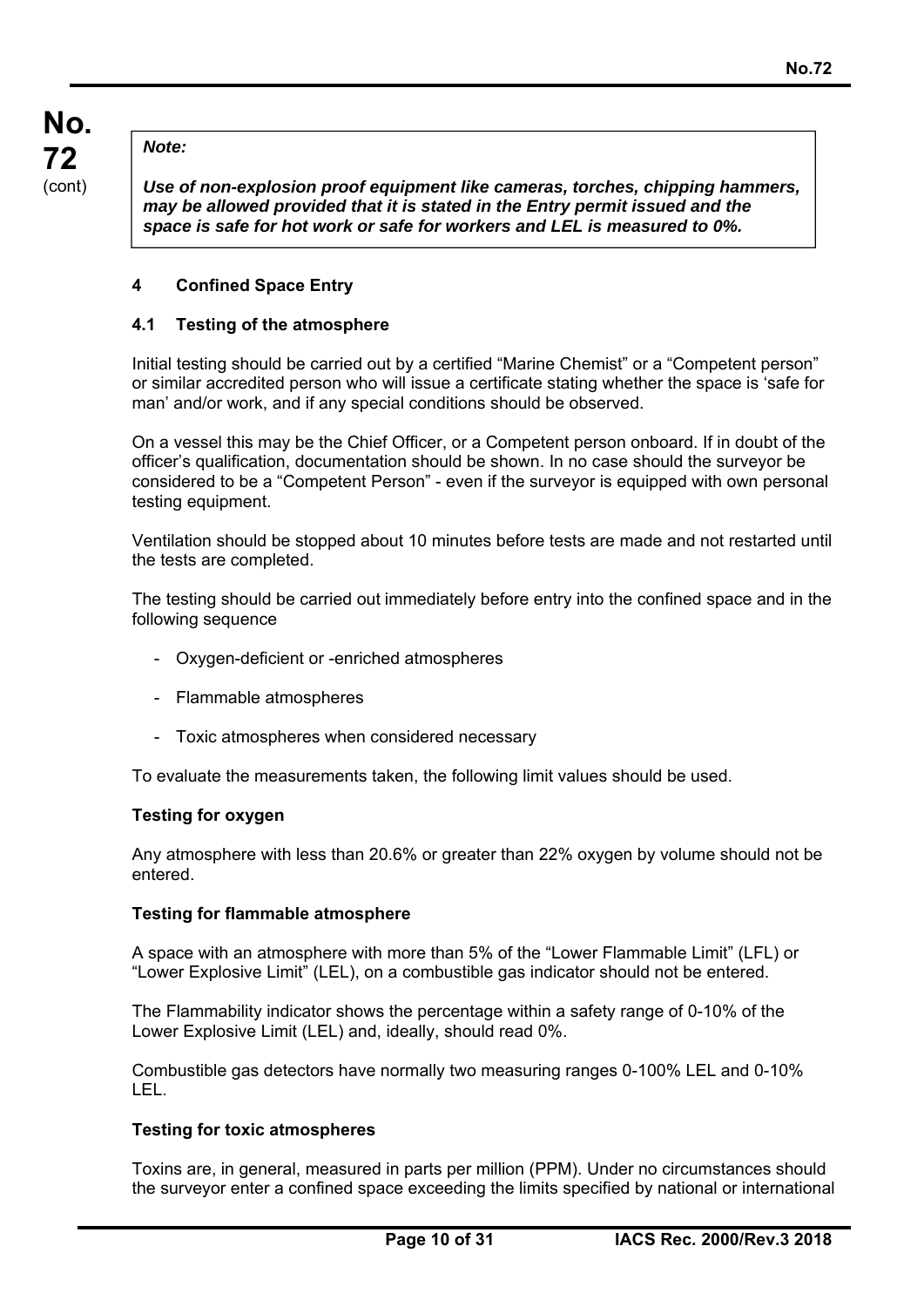regulations. Different testing bodies throughout the world may, however, have different acceptance limits. Value limits are included below for three substances found often by the surveyors in the field:

| l Gas                                  | Limit 8 Hour work Limit 15 min<br>shift [ppm] | working [ppm] |
|----------------------------------------|-----------------------------------------------|---------------|
| Benzene ( $\mathrm{C}_6\mathrm{H}_6$ ) |                                               | 5             |
| $Hydrogen$ Sulphide $(H2S)$            | 5                                             | 10            |
| Carbon Monoxide (CO)                   | 35                                            | 50            |

Sources: IMO-MSC/Circ.1095; OCIMF; National Institute for Occupational Safety and Health (NIOSH)

#### *Note:*

*Never trust one's own senses to determine if the air in a confined space is safe! Many toxic gases and vapours can neither be seen nor smelled, nor can the level of oxygen present be determined.*

Be aware that some chemicals have a lower "Threshold Limit Value" (TLV) than odour value. Gases from these substances will not be traceable by smell before they are dangerous to health.

De-ballasting a tank does not guarantee a safe atmosphere. Testing of the atmosphere is still required.

#### **Testing instruments**

For further details, see Personal Protection Equipment (PPE), Part One, section 4.3, and Testing Instruments, Part Two, section 3.2.

#### *Note:*

*In all cases testing instruments should be operated in line with manufacturer's instructions.* 

#### **4.2 Preparation for Entering Confined Spaces**

#### **4.2.1 Ventilation**

Ventilation should be continuous where possible because in many confined spaces the hazardous atmosphere will form again when the flow of air is stopped. All openings should be opened for ventilation including emergency exit.

The inert gas fans should not be used to provide fresh air ventilation because contaminants from the inert gas lines could be introduced into the tanks.

For further details, see Part Two, section 4, Ventilation.

#### **4.2.2 Isolation of Space**

ı

The surveyor should confirm that the isolation of the space has been considered and performed where necessary.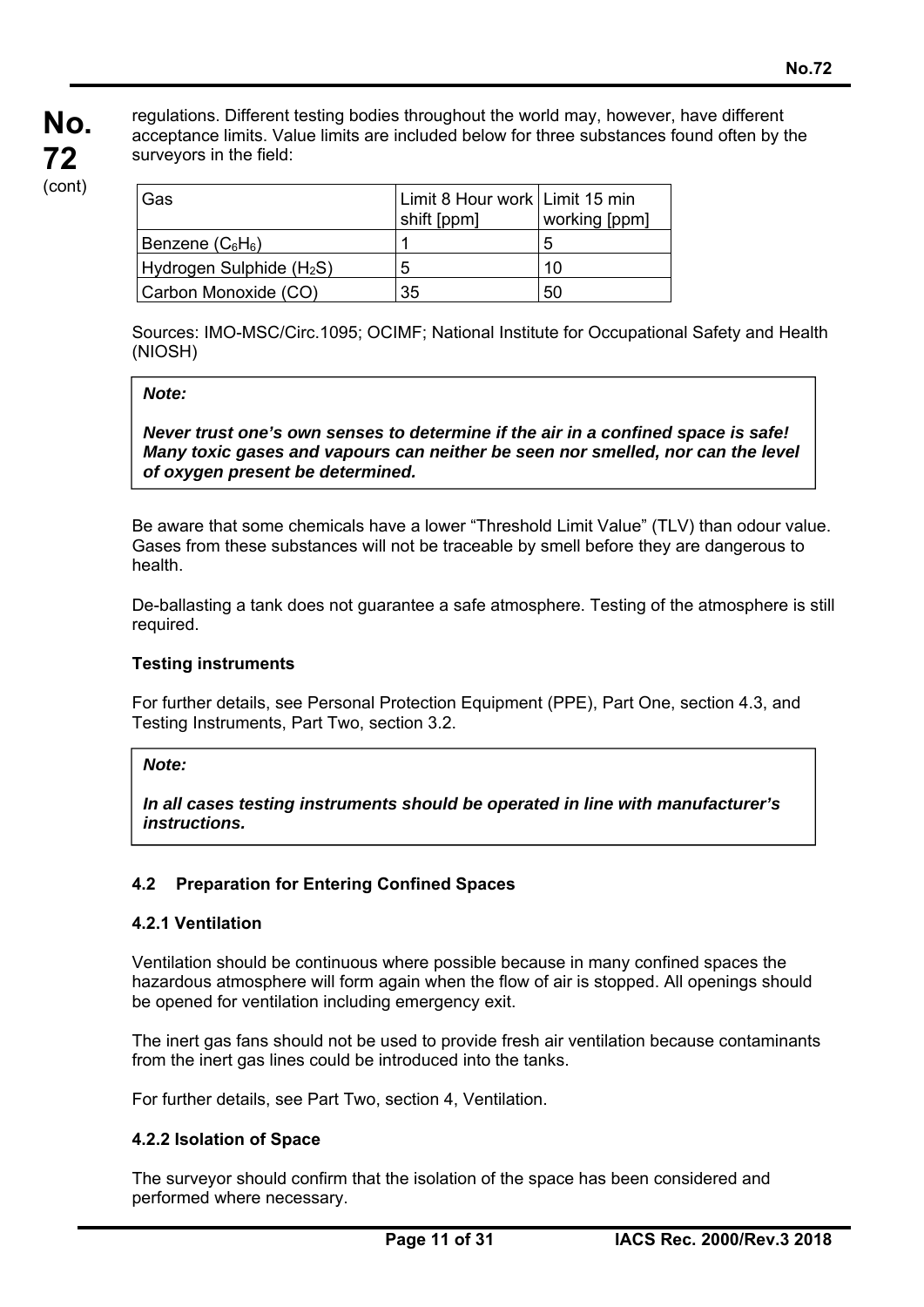For further details regarding isolation of spaces from service, see Part Two, section 5, Isolation of space.

Ballast and cargo operations should be stopped when personnel are entering ballast and cargo tanks.

#### **4.2.3. Attendant Rescue Team**

An attendant should be assigned to remain on the outside of the confined space and be in constant contact (visual or two-way voice communication e.g. walkie-talkie) with the survey team inside. Routines for communication intervals with the survey team should be established.

The attendant:

- should not have any other duties than to serve as standby and know who should be notified in case of emergency;
- should never leave his post even after help has arrived and is a key communication link to others on board;
- should be able to communicate effectively in a relevant common language.

Communication between watch personnel (Bridge, Cargo Control Room or Engine Control Room) and attendant should be established.

#### Rescue

Rescuers should be trained in and follow established emergency procedures and use appropriate equipment and techniques (such as EEBD, lifelines, respiratory protection).

Emergency and evacuation procedures should be agreed and understood by all parties involved in a potential rescue operation. Steps for safe rescue should be included in all confined space entry procedures. Rescue should be well planned and evidence should be made available that indicates drills have been frequently conducted on emergency procedures.

#### *Note:*

ı

*Unplanned rescue, such as when someone instinctively rushes in to help a downed co-worker, can easily result in a double fatality or even multiple fatalities if there is more than one would-be rescuer.* 

*A significant number of fatalities in confined spaces occur when an unprotected crew member is attempting to rescue another.* 

*An unplanned rescue could be the last!*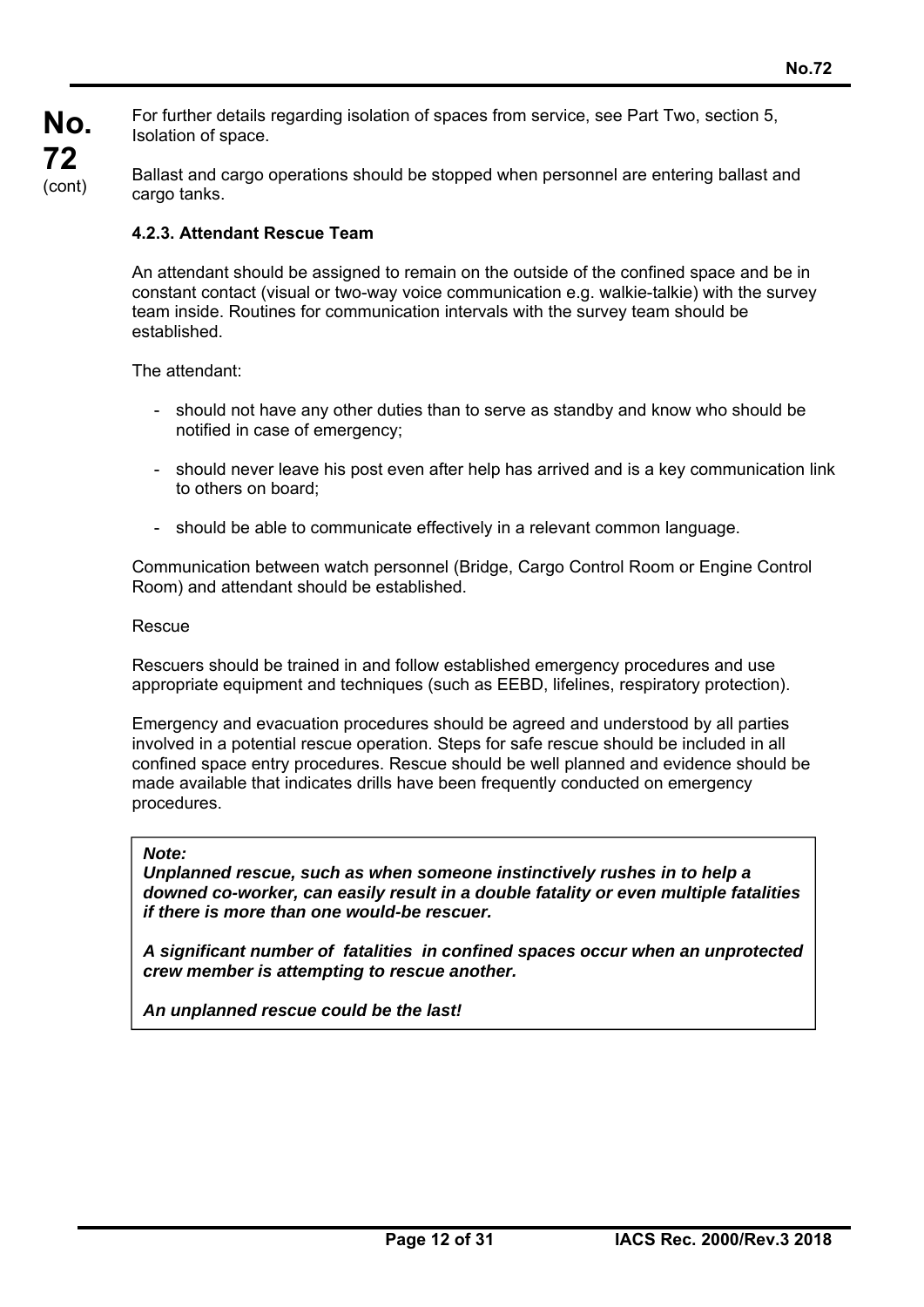PPE is traditionally regarded as the last line of protection with the emphasis being placed on avoidance and appropriate managerial control methods. However, the potentially hazardous nature and isolated position of those entering a confined space means that, for the surveyor, PPE may be the first line of protection.

Each confined space will present different hazards and degrees of risk to health and safety, the final provision of PPE should therefore be based on an assessment of risk.

As a general rule the following guidance is offered.

Basic surveyor PPE should include:

- Body protection (hard wearing overalls with suitable pockets for notebook, etc);
- Foot protection (steel toecaps (200 joules), steel midsoles, good grip, oil resistant);
- Head protection (hard hat with chinstraps if required);
- Hand protection (hard wearing gloves);
- Eye protection (protective glasses, goggles);
- Ear protection (ear defenders or ear plugs worn subject to communication system);
- Gas meter multi-gas meter<sup>1</sup> for measuring of LEL,  $H_2S$ , CO, O<sub>2</sub> (in good working order, serviced and calibrated as per the manufacturer's instructions);
- A flashlight, appropriate to the nature of the confined space to be entered, and in good working order.
- Respiratory protection (e.g. dust mask).

4.3.1 The surveyor should always use the necessary personal safety equipment according to the specific conditions and the survey being carried out.

#### **Reference List**

ı

- ISGOTT International Safety Guide for Oil Tankers and Terminals, fifth edition.
- Tanker Safety Guide Chemicals, third edition
- Tanker Safety Guide Liquid Gas, second edition 1995
- OCIMF Health, Safety and Environment at New-building and Repair Shipyards and During - Factory acceptance testing (01 July 2003)
- IACS Recommendation No. 39 Safe use of Rafts or Boats for Survey

<sup>&</sup>lt;sup>1</sup> Referring to ISO 19891-1:2017(en) "Ships and marine technology — Specifications for gas detectors intended for use on board ships — Part 1: Portable gas detectors for atmosphere testing of enclosed spaces".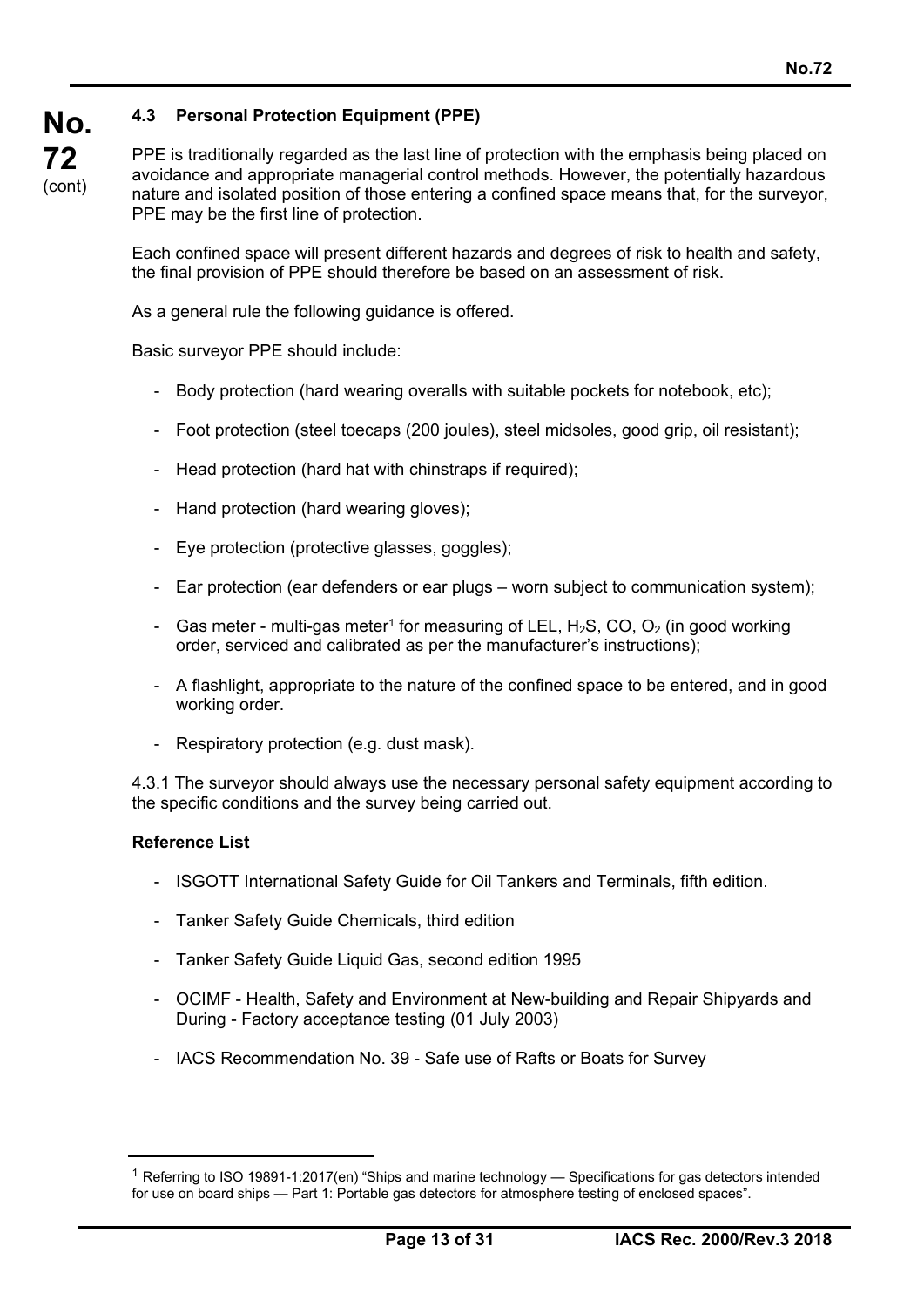## **PART TWO - Guidelines for Safe entry of Confined Spaces**

# **No. 72**  (cont)

### **1 General**

If a Survey is required to be carried out in a:

- boiler or pressure vessel,
- cargo tank,
- ballast tank,
- double hull space,
- fuel oil tank,
- lube oil tank,
- cargo hold,
- void space, or
- similar type of enclosure,

the work will take place in a confined space.

#### *How to Identify a Confined Space?*

A confined space is a space that has any one of the following characteristics:

- limited openings for entry and exit;
- unfavourable natural ventilation;
- not designed for continuous worker occupancy.

#### *Limited openings for entry and exit:*

Confined space openings are limited primarily by size or location. Openings are usually small in size, perhaps as small as 450 mm (18 inches) in diameter, and are difficult to move through easily. Small openings may make it very difficult to get needed equipment in or out of the spaces, especially life-saving equipment when rescue is needed. However, in some cases openings may be very large, for example open-topped spaces such as ships' holds. Access to open-topped spaces may require the use of ladders, hoists, or other devices, and escape from such areas may be very difficult in emergency situations.

#### *Unfavourable natural ventilation:*

ı

Because air may not move in and out of confined spaces freely due to the design, the atmosphere inside a confined space can be very different from the atmosphere outside. Deadly gases may be trapped inside, particularly if the space is used to store or process chemicals or organic substances which may decompose. There may not be enough oxygen inside the confined space to support life, or the air could be so oxygen-rich that it is likely to increase the chance of fire or explosion if a source of ignition is present.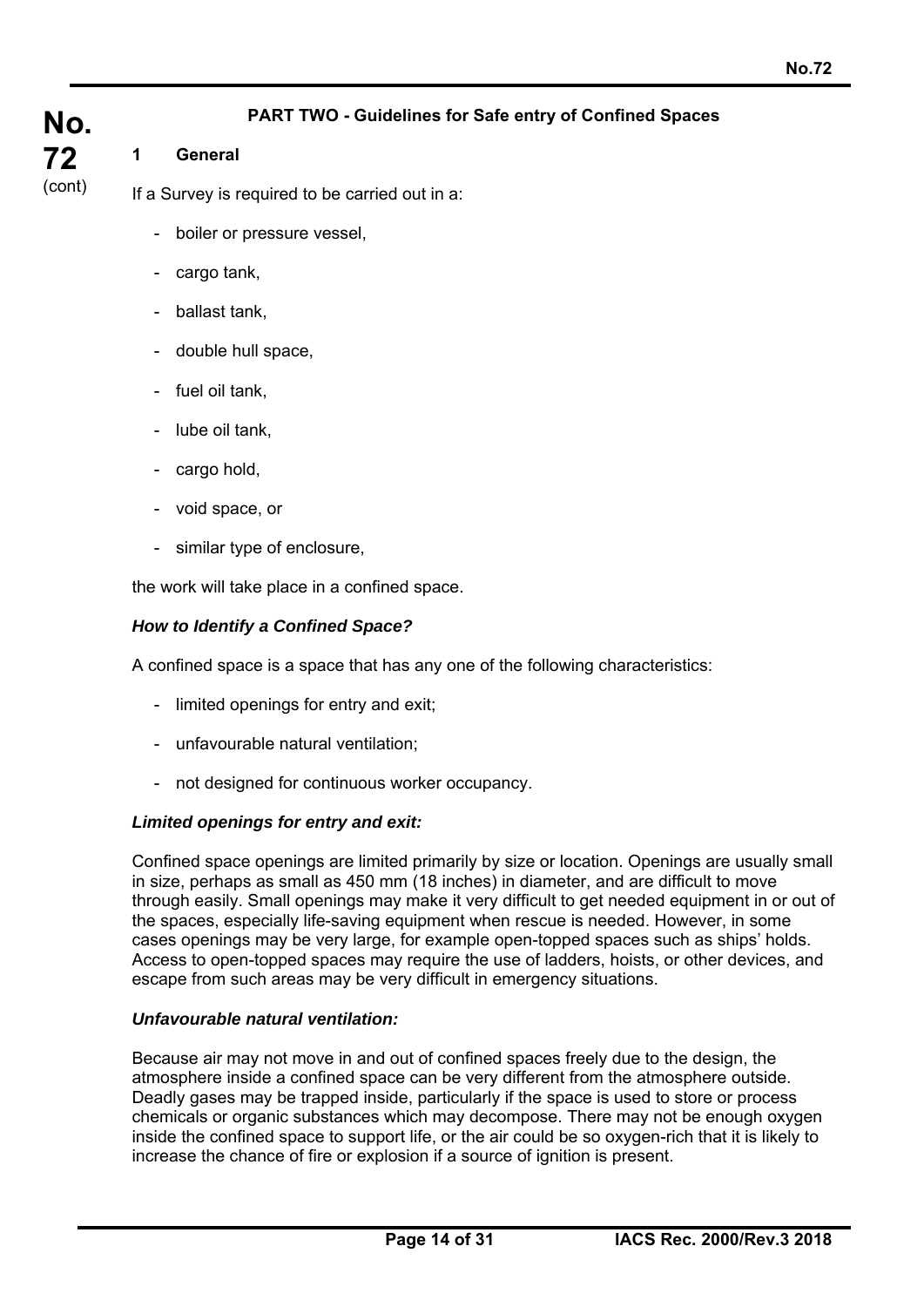## *Not designed for continuous worker occupancy:*

**No. 72**  (cont)

Most confined spaces are not designed for workers to enter and work in them on a routine basis. They are designed to store a product, enclose materials and processes, or transport products or substances. Therefore, occasional worker entry for survey, inspection, maintenance, repair, cleanup, or similar tasks is often difficult and dangerous due to chemical or physical hazards within the space.

A confined space found in the workplace may have a combination of these three characteristics, which can complicate working in and around these spaces as well as rescue operations during emergencies.

#### *Note:*

ı

**If a survey requires entry to one or more work spaces with the characteristics listed above, read the following information – some day it may save life.** 

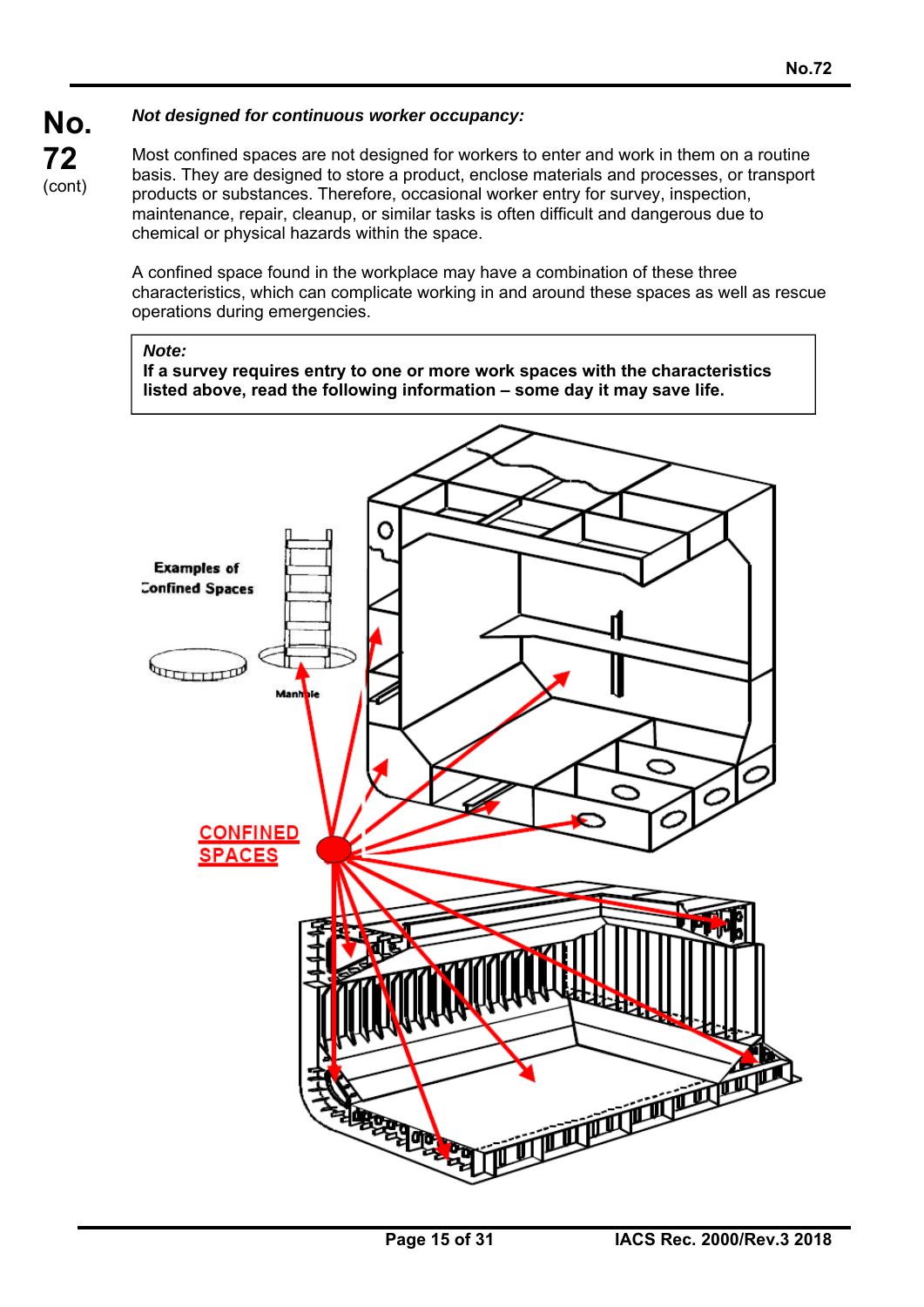## **2 Confined Space Hazards**

#### **2.1 Hazardous atmospheres from the containment in the tank**

The atmosphere in a confined space may be extremely hazardous because of the lack of natural air movement. This characteristic of confined spaces can result in:

- oxygen-deficient atmosphere,
- flammable atmospheres, including oxygen enrichment, and/or
- toxic atmospheres

#### **2.1.1 Oxygen-deficient atmosphere**

#### *General*

**No.** 

**72**  (cont)

> The health effects and consequences because of lack of oxygen in a confined space are listed in the table below. These effects will take place without any warning such as odour or physical symptoms.

| Health effects from lack of oxygen |                                                |  |
|------------------------------------|------------------------------------------------|--|
| $O2$ level                         | <b>Effects</b>                                 |  |
| 20.8%                              | Normal level – Safe for Entry $(\pm 0.2\%)$    |  |
| 19.5%                              | Oxygen deficient atmosphere                    |  |
| 16%                                | Impaired judgement and breathing               |  |
| 14%                                | Rapid fatigue and faulty judgement             |  |
| 11%                                | Difficult breathing and death in a few minutes |  |

Lack of oxygen leads very quickly to unconsciousness and death. Lack of oxygen may be a problem in all kinds of confined spaces, it is therefore considered as the most dangerous factor when considering dangers in a confined space.

The oxygen level in a confined space can decrease because of work being done, such as welding, cutting, or brazing; or, it can be decreased by certain chemical reactions like: rusting, paint drying or through bacterial action (fermentation).

In tanks and/or voids of complicated geometry with high possibility of "pockets of atmosphere" with low  $O<sub>2</sub>$ -content, and where rescue operations may be difficult, the use of a portable oxygen meter with audible alarm is strongly recommended.

#### *Inert gas, N2 and exhaust*

ı

Inert gas is a non-reactive gas used to prevent possible explosive atmosphere from different cargo vapours.

On Oil Tankers the most common inert gas is the exhaust from oil fired boilers, main- or auxiliary engines. On Chemical Tankers the most common inert gas is nitrogen.

Pure nitrogen is not poisonous itself, but it causes displacement of the natural breathing environment.

Exhaust contains hundreds of chemical compositions. Main components are: carbon monoxide, oxygen, nitrogen, water vapour, sulphur dioxide, nitrogen oxides and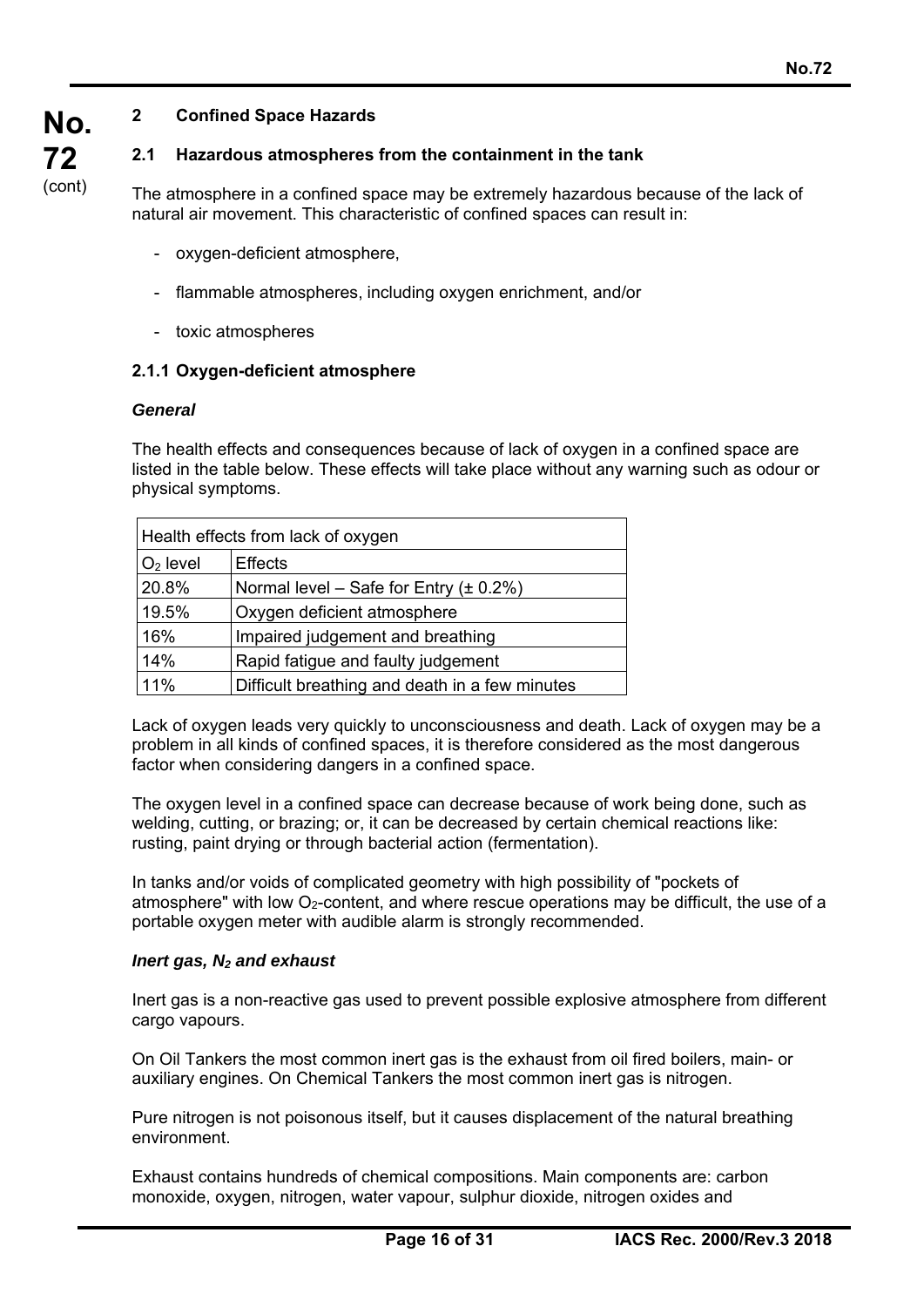hydrocarbons. The exhaust as described above may cause reduced lung capacity and increased respiratory in addition to irritating mucous membrane in eye, nose and throat. Total dilution of oxygen by another gas, such as carbon dioxide, will result in unconsciousness, followed by death.

#### *Bulk Cargoes*

ı

A number of bulk cargoes may cause low level of oxygen in the cargo hold. This is mainly with cargoes like vegetables, grain, timber, forestry products, iron metals, metal sulphide concentrates and coal.

Some bulk cargoes may oxidize which may result in reduced level of oxygen, poisonous gases, or self ignition. Other bulk cargoes may produce poisonous gases without oxidation, especially when they are wet.

#### **2.1.2 Flammable atmospheres**

Two things make an atmosphere flammable:

- the oxygen in air, and
- a flammable gas, vapour, chemical reaction or dust in a proper mixture.

Different gases have different flammable ranges. If a source of ignition (e.g. a sparking or electrical tool, static electricity, sand blasting) is introduced into a space containing a flammable atmosphere, an explosion will result. An oxygen-enriched atmosphere (above 22%) will cause flammable materials, such as clothing and hair, to burn violently when ignited. Therefore, never use pure oxygen to ventilate a confined space. Ventilate with normal air.

Some bulk cargoes may produce health toxic dust which also will represent an explosive hazard, especially during cargo handling and cleaning.

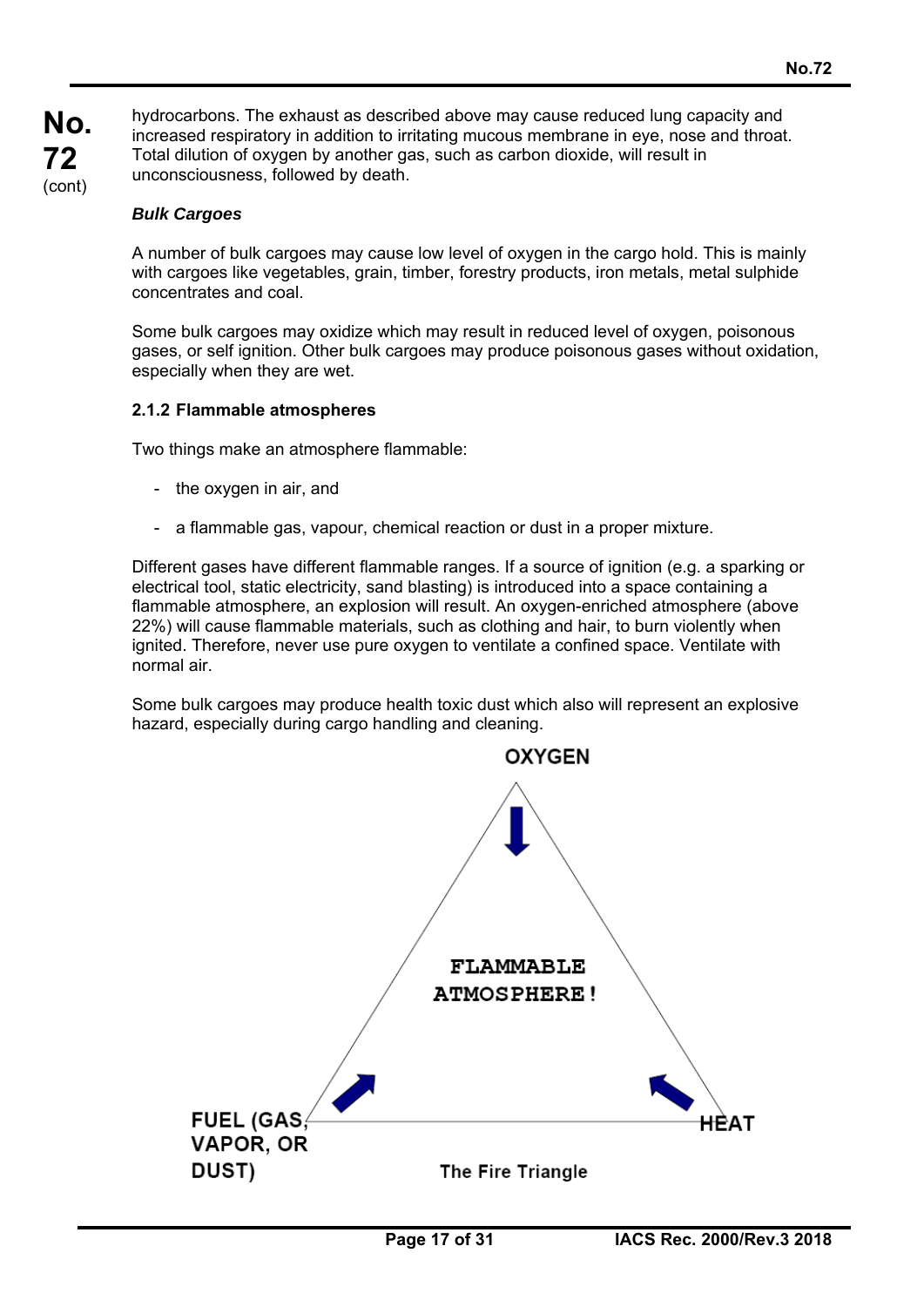### **2.1.3 Toxic atmosphere**

**No.** 

**72**  (cont) Unless a certified Marine Chemist or a competent person has certified a space as safe, assume that any substance (liquids, vapours, gases, mists, solid materials and dust) in a confined space can be hazardous. Toxic substances may range from fast acting poisons to long term cancer causing carcinogens. Toxic substances can come from the following:

-the product stored in the space;

-the work being performed in a confined space;

-areas adjacent to the confined space.

Some bulk cargoes will act in a corrosive manner on skin, eye and mucous membrane.

#### **Products stored in the space:**

#### *Chemical products*

In cargo tanks for chemicals it is possible to find all types of chemicals. It is very important that the customer provides a Data Sheet for the product that has been stored in the tank and follows the instructions for safety measures according to this.

Health effects as a result of exposure from chemicals in general may cause immediate headache, nausea, fainting and possible death. Long-term exposure to benzene can result in serious blood disorders such as allergy, anaemia and leukaemia.

Chemicals can be absorbed into the structure and/or tank coatings and give off toxic gases at a later stage. When removed or when cleaning out the residue of a stored product, toxic gases can be given off.

It is very important to follow the marking and recommendations as given in the Data Sheet to reduce immediate damage as well as the risk for long term damage.

#### *Petroleum products*

ı

Most petroleum products are distilled from crude oil which is a product with very high complexity regarding composition of different substances. The composition of crude oil and the products distilled from crude may vary depending on what part of the world the production of crude took place.

Petroleum products may be absorbed into the body by inhalation, absorbed through skin or ingested. Effects to health will depend on how high exposure and for how long. Immediate effects of high exposure can include headaches, tiredness, nausea and dizziness. Unconsciousness may occur if exposure is very high. Long-term exposure can result in serious blood disorders such as anaemia and leukaemia.

Be aware that several of the fuels on the market have different additives to prevent e.g. bacteria growth in diesel. These additives may be highly toxic. When the additives are above a certain percentage they are supposed to be included in the Data Sheet. If the amount of additives is very small it does not need to be a part of the Data Sheet.

Be aware that several of the fuel producers are very reluctant to reveal what kind of additives they are using in fuels, because this is considered to be business sensitive. Extra care should then be taken with respect to cleaning and measuring for the correct toxic product in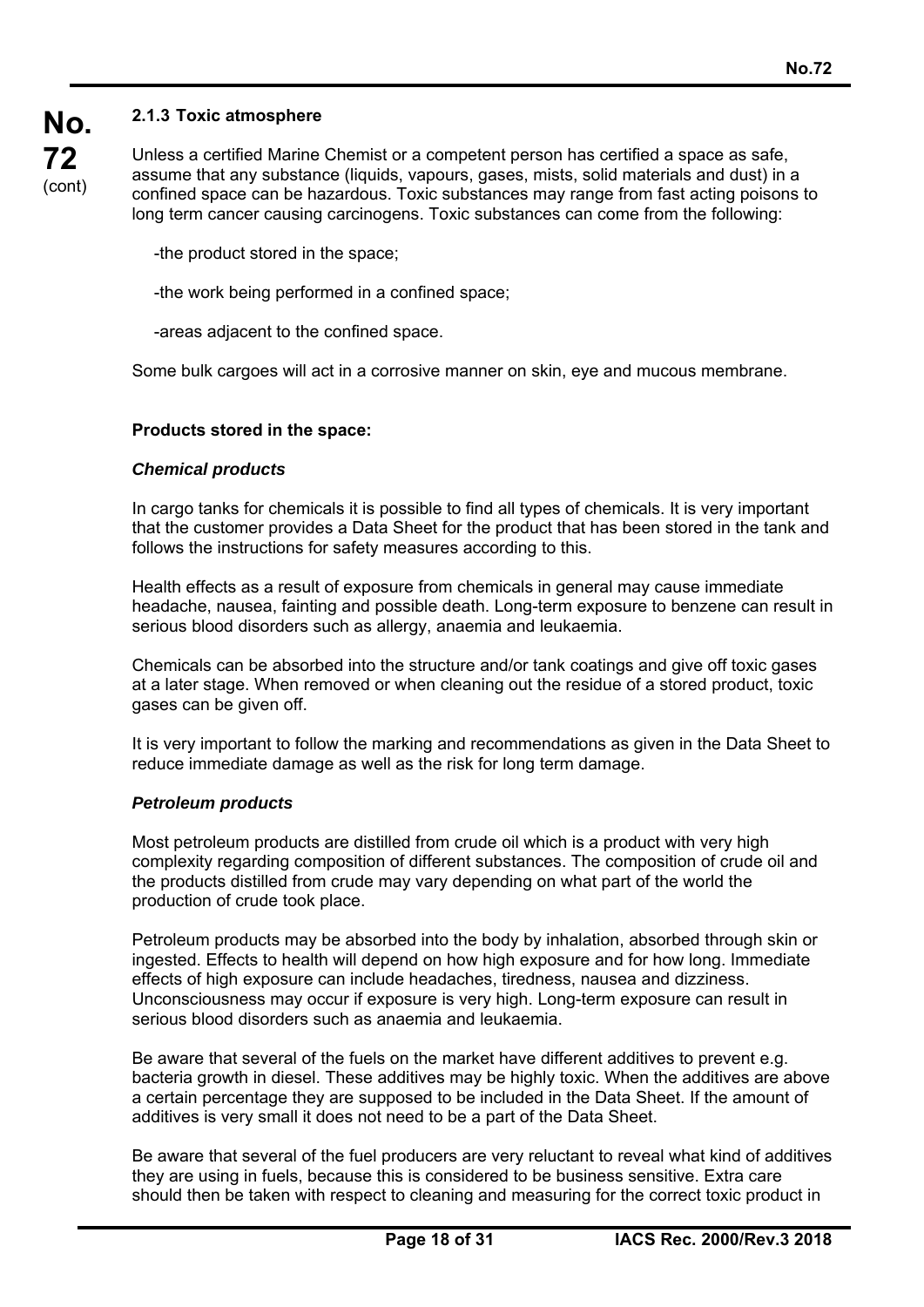diesel and fuel oil tanks.

**No.** 

**72**  (cont) When testing for toxins in a confined space that has contained petroleum products, it may be very difficult to decide what toxic gas to measure for. In general, testing for the most dangerous toxic product in the composition should be carried out.

If not otherwise stated on the Data Sheet, benzene is the most toxic part in petroleum products and measuring for this product should be done. If the readings for benzene are within the limits, all the other natural parts of the petroleum product should be within the acceptance limits.

#### *Hydrogen sulphide, H2S*

Hydrogen sulphide is highly toxic and also flammable and is created by the decay of organic matter that is found in sewers and sewage treatment plants.  $H_2S$  may also be found in crude oil tanks, ballast tanks, void spaces and other tanks that have been empty and decomposition of organic material has taken place.

Hydrogen sulphide is heavier than air and has no colour but does have a strong "rotten egg" odour at low concentrations.

Hydrogen sulphide can affect when inhaled and when passed through the skin. Contact can irritate the eyes. Long-term exposure to low levels can cause pain and redness of the eyes with blurred vision. Breathing hydrogen sulphide can irritate the nose, throat and irritate the lungs causing coughing and/or shortness of breath.

Higher exposures can cause a build-up of fluid in the lungs (pulmonary oedema), a medical emergency with severe shortness of breath. Exposure can cause nausea, dizziness, confusion, headache and trouble with sleeping. Very high levels can cause immediate death.

Hydrogen Sulphide is a highly flammable gas and a dangerous fire hazard.

At high concentrations  $H_2S$  paralyses neurons inside the nose and the odour cannot be smelled, hence smelling should not be used as an indicator that the tank is free from hydrogen sulphide.

Example: Removal of sludge or mud from a tank-decomposed material can give off deadly hydrogen sulphide gas and/or methane gas.

#### *Benzene*

ı

Benzene is a highly flammable liquid which occurs naturally in crude oil, natural gas and some ground waters. It is also manufactured from crude oil and is present in crude oil vapours.

Benzene evaporates easily, and most people can just detect its distinctive smell at concentrations between 2.5 and 5 ppm in air. Exposure to benzene may occur in oil refineries, chemical and petrochemical plants including offshore installations. Benzene can be absorbed into the body by inhalation, absorbed through skin or ingested.

Benzene can affect human beings when inhaled and when passed through the skin. It can irritate the eyes and skin with drying and scaling of the skin. Exposure can irritate the nose and throat. Benzene can cause symptoms of dizziness, light-headedness, headache and vomiting. Convulsions and coma, or sudden death from irregular heart beat, may follow high exposure. Repeated exposure can cause damage to the blood cells (aplastic anaemia).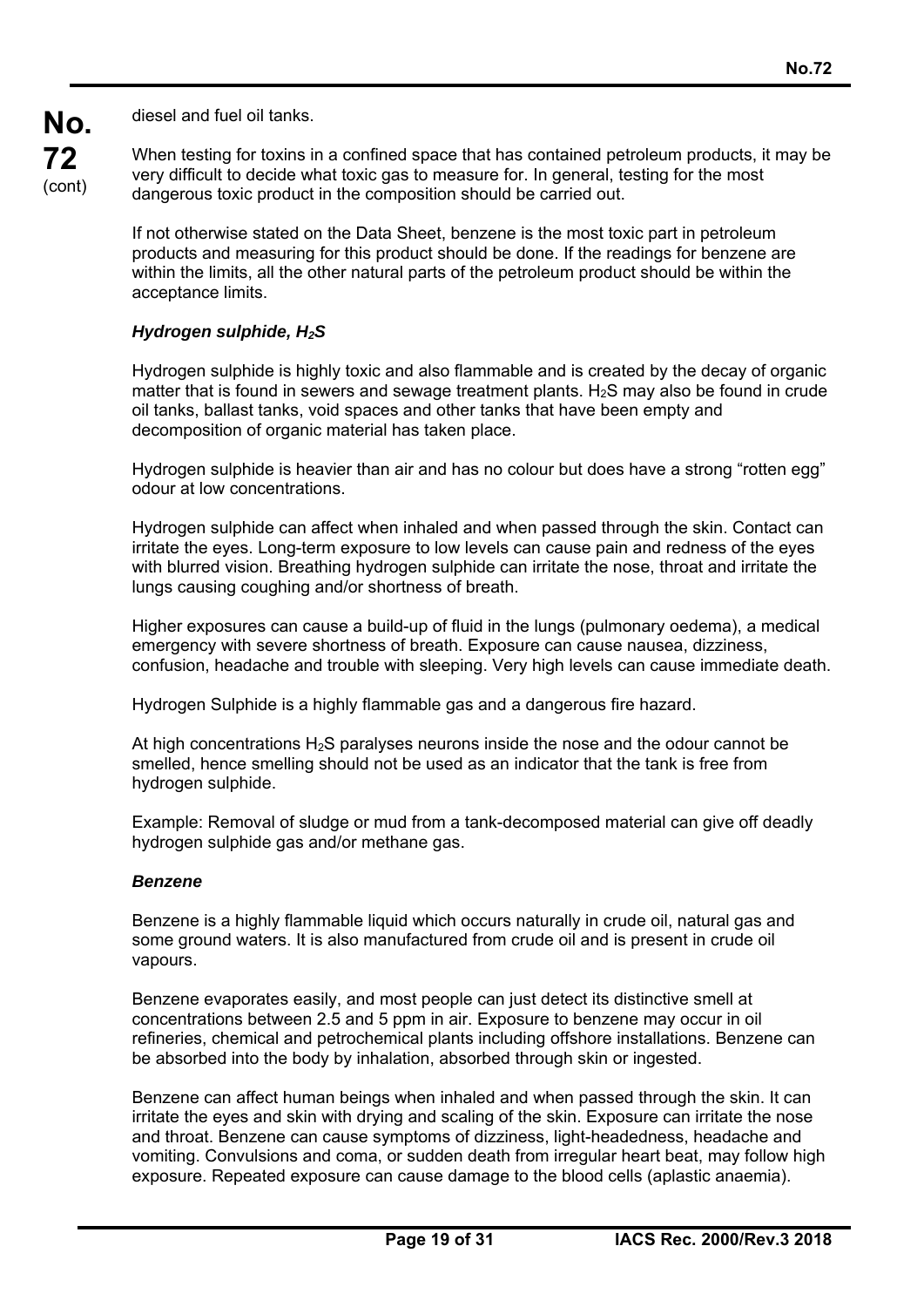## *Methane*

**No.** 

**72**  (cont) Methane is an odourless, colourless gas, or liquid under pressure. It is used as a fuel and in the manufacture of organic chemicals, acetylene, hydrogen cyanide, and hydrogen. Methane is a highly flammable gas and a dangerous fire and explosion hazard.

In addition to being an explosion hazard, very high levels of methane can cause suffocation from lack of oxygen. Skin contact with liquid methane can cause frostbite.

#### *Solvents*

Many solvents, such as kerosene, gasoline, paint strippers, degreasers, are not only flammable, but if inhaled at high concentrations can cause central nervous system (CNS) effects. CNS effects can include dizziness, drowsiness, lack of concentration, confusion, headaches, coma and death.

Solvents should never be used as cleaners for the purpose of removing paint or similar from hands. If liquid solvents are in contact with skin, they are absorbed through the skin 10 times more efficiently compared to high content solvent gas absorbed into the body through breathing.

#### *LSA's*

Naturally occurring radioactive materials have been known to be present in varying concentrations in hydrocarbon reservoirs in a number of areas of the world. It is now recognised that these materials can give rise to radioactive scales (and sludge), which are usually referred to as Low Specific Activity (LSA) scale.

The scales tend to be barium sulphate and strontium sulphate, which co-precipitate with naturally occurring radium leached out of the reservoir rock; such scales emit alpha, beta and gamma radiation and this, together with the physical properties of the LSA scale, can give rise to problems if such scales or sludge have to be removed, handled or disposed.

Levels of radioactivity can vary from just above background radiation to those requiring restricted areas and classified workers.

#### *Others*

ı

*Fibre*: Synthetic mineral fibre is a common description for fibrous inorganic products mainly represented from rock, clay, slag and/or glass. These fibres can be classified as follows:

- fibre glass (glass wool/ fibreglass);
- mineral wool (rock wool/ slag-wool);
- ceramic fibre.

Long term exposure in high concentrations may increase risk of lung cancer. This is observed among workers fabricating such products. Surveyors will normally not be exposed to concentration levels or time periods which are considered to be of high risk. However, low concentrations may lead to skin- and respiratory irritation.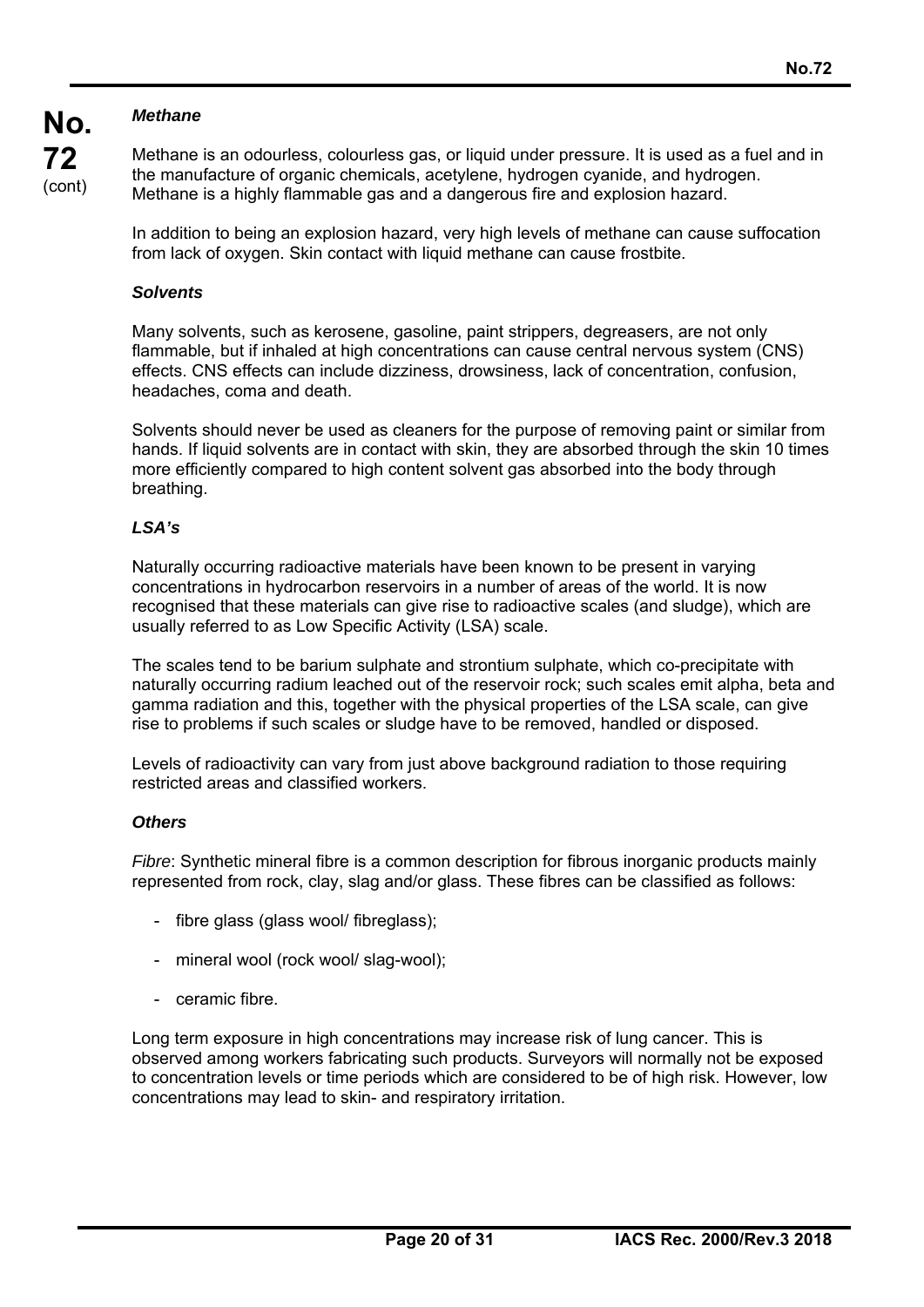# **Leakage of refrigerating system**

**No.** 

**72**  (cont) *Ammonia:* Ammonia is used as refrigerant, distributed within cooling system for fish-factory vessel and hold area. Normal pressure is approximately 20 bars. Ammonia does have a characteristic odour, even for low concentration levels. The health effect and consequences of ammonia are listed in the table below:

| Concentration: (ppm)   Health effect: |                                                                             |
|---------------------------------------|-----------------------------------------------------------------------------|
| 20-50                                 | Characteristic odour                                                        |
| 40-100                                | Eye and respiratory irritation                                              |
| 400-700                               | Serious eye and respiratory irritation – possible irreparable damage        |
| 1700                                  | Convulsive coughing, bronchial spasm, deadly after $\frac{1}{2}$ h exposure |
| 5000-10000                            | Deadly                                                                      |

 $CO<sub>2</sub>$ :  $CO<sub>2</sub>$  is natural occurrence in exhaled air, however high concentrations can be hazardous.  $CO<sub>2</sub>$  is odourless and is heavier than normal air. Concentrations may occur in the lower part of the tanks, close to the bottom. Low concentrations – below 5% are not considered as hazardous. Concentrations above 5% may lead to increased breath intensity and death. Also long term exposure may lead to unconsciousness and death.

*Propane/ butane:* Because of huge fire hazard related to these two products, they will normally not be found onboard vessels except from vessels carrying high risk fire hazardous products i.e. gas carriers. Inhalation of high concentrations may lead to heart arrhythmia (heart rate interruption), and feel suffocating.

*Group 1 refrigerant:* These refrigerants are non-poisonous and non-fire hazardous. The most common name for these products is Freon. Group 1 refrigerants consist of a number of chlorofluorocarbon combinations. Distribution onboard vessels are mainly within cooling system for fish factory- and hold area.

- $CFC$  = chlorofluorocarbon (i.e. R-11, R-12). These refrigerants are no longer allowed onboard new-buildings, but still exist onboard existing vessels.
- HCFC = hydro-chlorofluorocarbon (i.e. R-22). These refrigerants may still be found onboard, but a phase out program has started.
- HFC  $=$  hydro-fluoro-carbon (i.e. R-134a, R-404a, R410a, R-507). These refrigerants are presently used for most new refrigerating plant installations.

Exposure to Group 1 refrigerant may cause eye- and/ or skin irritation. High concentrations may cause dizziness, spasm and may affect the central nervous system and lead to heart rate interruption. Be aware of the fact that refrigerants will displace  $O<sub>2</sub>$ . Refrigerant gases are odourless.

#### **Ammonia in fish holds:**

ı

Note the hazards of ammonia in fish holds where nets are stored when in a period of refit or from fish, and/or by fish products in fishing vessel bilge wells.

#### **Hydrogen emission from anodes and/or accumulators:**

Hydrogen gas  $(H<sub>2</sub>)$  is produced from an electrolytic reaction from zincous-/carbon and alkaline accumulators. A mix of hydrogen gas  $(H_2)$  and oxygen  $(O_2)$  may form a highly explosive mixture. Hydrogen gas  $(H<sub>2</sub>)$  is a light gas which displaces oxygen  $(O<sub>2</sub>)$ . Oxygen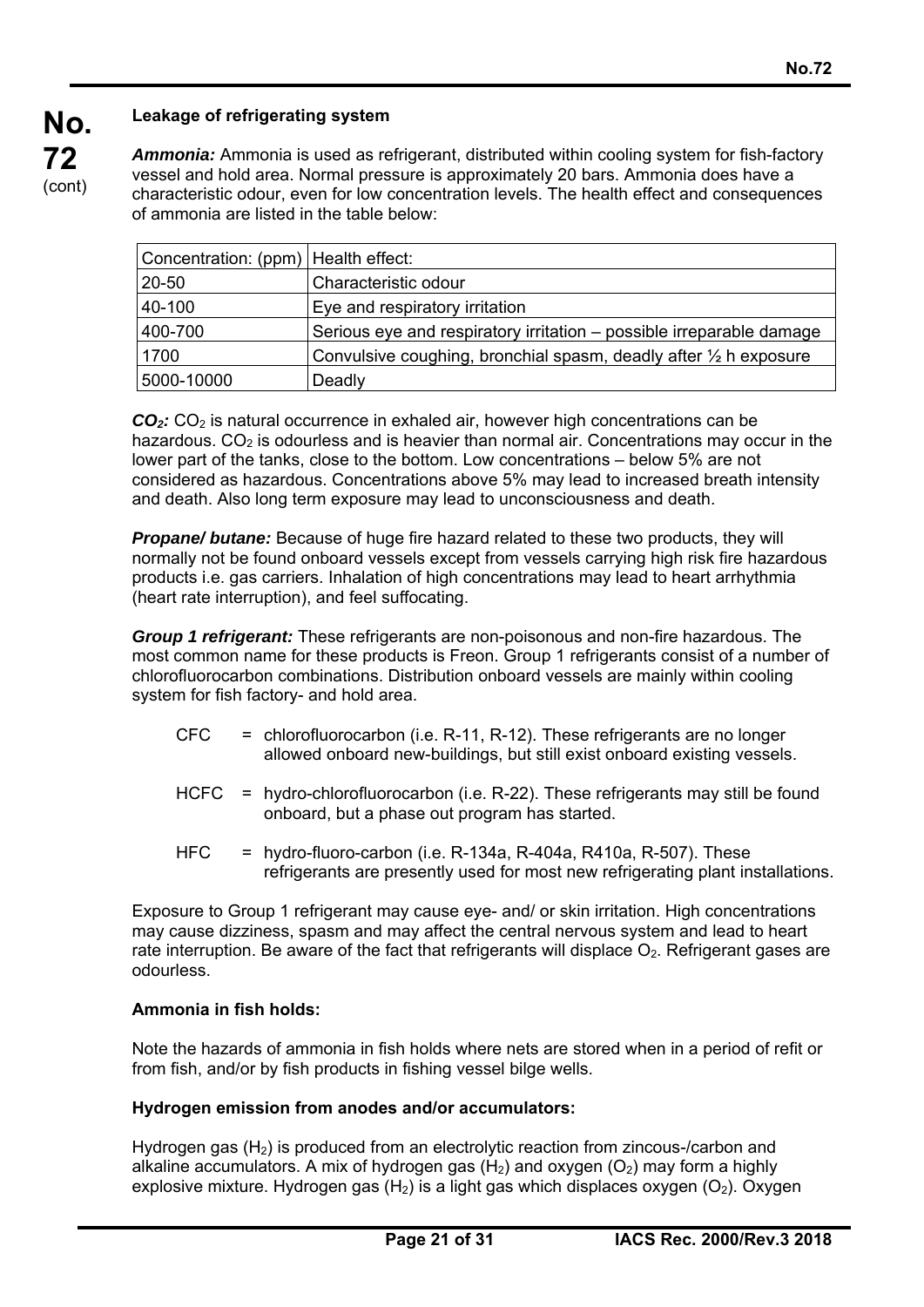**No. 72**  (cont)

measuring equipment is recommended to be used when entering accumulator room and other enclosures where accumulators are kept.

## **2.2 Work being performed in a confined space**

Examples of such include welding, cutting, brazing, painting, scraping, sand blasting and degreasing. Toxic atmospheres are generated in various processes. For example, cleaning solvents are used in many industries for cleaning/degreasing. The vapours from these solvents are very toxic in a confined space. It is also important to be aware that hot work carried out consumes oxygen.

#### **Welding**

Hot work on all surfaces with coating will create several gases which may be very toxic. This gas may come from hot work being carried out in a tank adjacent to the space being surveved.

#### **Coating**

Special attention should be paid when spray coating is carried out in the area of the survey. Spray coating where small size particles are mixed with air will lead to high toxic exposure if inhaled.

#### **Grinding**

Grinding may cause miscellaneous compositions of dust. Absorption of metal dust into the body through inhalation is dependent on the physical and chemical properties and the size of the particles. Dust like this may cause metal fume fever and bronchitis.

#### **Sandblasting**

The dangers connected to sandblasting very much depend on the object's substance and the size and containment of grit. Several grits used for sandblasting contain carcinogenic substances like quartz, nickel, lead and lead compound.

During sandblasting the containment of carcinogenic chemicals may increase depending on the surface of the sandblasted area.

#### **Hydro blasting**

Hydro blasting may create aerosols. Aerosols are dispersion of solid or liquid particles in air which are small enough to stay in the air for a long period of time. Aerosols may transport reactive chemicals deep into the lungs in a way that causes very high exposure.

Aerosols may be produced from dust, dirt and cleaning chemicals in the process of highpressure cleaning of miscellaneous surfaces.

#### **NDT operations**

ı

Chemicals from NDT operations may also be dangerous. Most ultrasonic thickness measuring equipment is not intrinsically safe.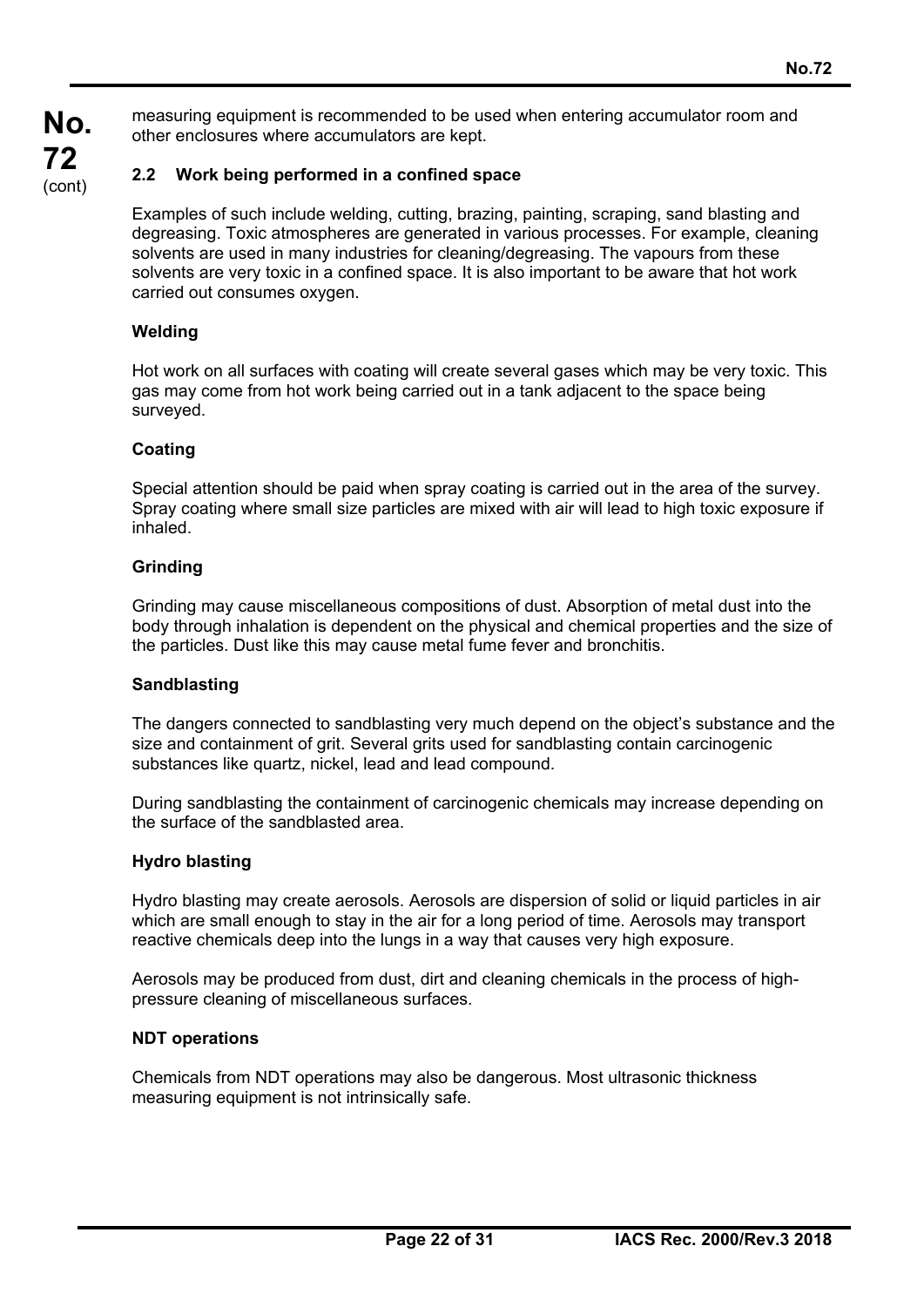# **3 Testing**

**No.** 

**72**  (cont)

#### **3.1 General**

It is important to understand that some gases or vapours are heavier than air and will settle to the bottom of a confined space. Also, some gases are lighter than air and will be found around the top of the confined space.

Therefore, it is necessary to test all areas (top, middle and bottom) of a confined space with properly calibrated testing instruments to determine what gases are present. Atmospheres may be different in individual bays of the same tank. If testing reveals oxygen-deficiency, or the presence of toxic gases or vapours, the space must be ventilated and re-tested before entering.

If in doubt whether the gas to be measured is lighter or heavier than air, consider the properties for the possible gas in question and compare it with the molecule weight of air.

Weight of air: 28.8 mol

Methane,  $CH<sub>4</sub>$  is lighter than air.

All gases from liquids under normal conditions are heavier than air (except ammonia).



No tank is to be entered until the tank atmosphere has been thoroughly tested with approved and calibrated instruments. Following tests are to confirm that all areas of the tank, bottom in particular, are safe for entry, i.e.:

- oxygen-deficient atmosphere,
- flammable atmospheres, and/or
- toxic atmospheres.

ı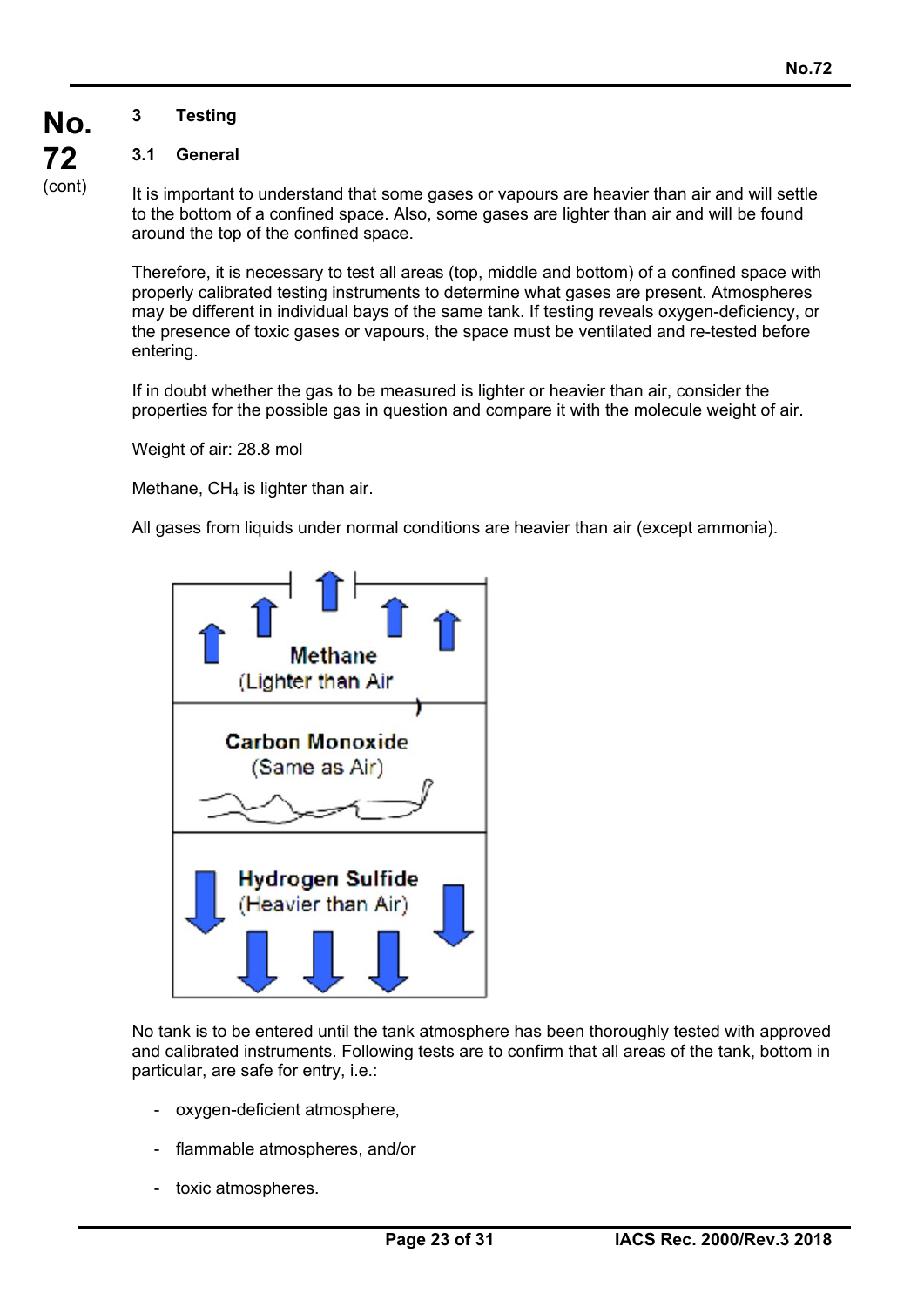**No. 72**  (cont)

It is important to start the measurement of the tank atmosphere by measuring the HC (Hydrocarbon) content in % by volume and that the combustible gas detector is not used before the atmosphere content is less than Lower Explosive Limit (LEL). If measurement is started at a higher level the catalytic metal filament in the combustible gas detector may be destroyed. Combination instruments are available with a measuring range 0-100% by volume and 0-100% LEL.

# **3.2 Testing instruments**

Testing instruments for oxygen and flammability read in percent. The oxygen meter should indicate 20.6% to 22% oxygen in the space being tested. The flammability indicator shows the percent within a safety range of 0-10% of the Lower Explosive Limit (LEL) and, ideally, should read 0%.

Testing instruments are available in several different forms, hand powered by squeezing a rubber bulb or bellows, and battery powered giving the indication either on an analogue gauge or digital read-out.

Be aware that in cases where Draeger tube or equal is used for detecting toxic gases the sampling gas should have sufficient time to pass through the sampling hose. It is important to follow the instructions for use given by the manufacturer of the instrument.

As a rule, if a manual hand rubber pump is used, approximately 4 squeezes are needed for each metre of the sampling hose. If battery driven pumps are used, approximately 10 seconds for each metre of sampling hose should be sufficient.

# **4 Ventilation**

ı

Ventilation by a blower, eductor or fan may be necessary to remove harmful gases and vapours from a confined space. There are several methods for ventilating a confined space. The method and equipment chosen are dependent upon the size of the confined space openings, the gases to be diluted (e.g. are they flammable?), and the source of make-up air.

Under certain conditions where flammable gases or vapours have displaced the oxygen level, but are too rich to burn, forced air ventilation may dilute them until they are within the explosive range. Also, if inert gases (e.g. carbon dioxide, nitrogen) are used in the confined space, the space should be well ventilated and re-tested before a surveyor may enter.

A common method of ventilation requires a large hose, one end attached to a fan and the other lowered into a manhole or opening. For example, a manhole would have the ventilating hose run to the bottom (see figure) to dilute or displace all harmful gases and vapours.

The air intake should be placed in an area that will draw in fresh air only.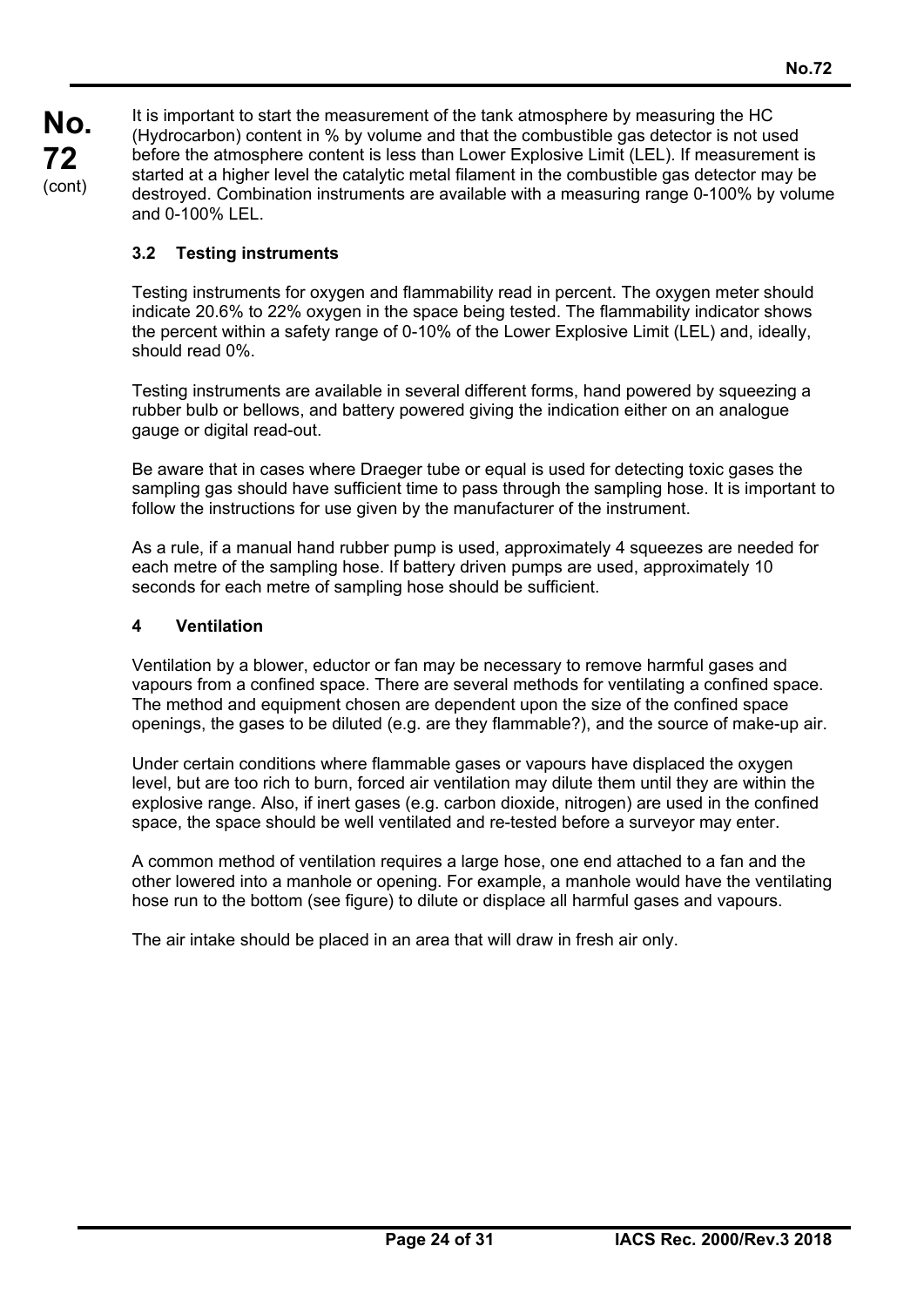

Ventilation should be continuous where possible, because in many confined spaces the hazardous atmosphere will form again when the flow of air is stopped.

All openings are to be opened for ventilation and emergency exit.

#### **5 Isolation of space**

Isolation of a confined space is a process where the space is removed from service by one or more of the following.

#### *Locking out:*

Electrical sources, preferably at disconnect switches remote from the equipment.

#### *Blanking and bleeding, securing valves:*

Cargo, ballast, IGS, pneumatic and hydraulic lines. The inert gas branch should be blanked off. The appropriate blanking is to be checked at each tank if entry is required while inerting, or gas freeing of other tanks is taking place, or if any other tanks are inerted or contain hydrocarbons. An alternative to pipe blanking would be to remove a section of the branch line.

#### *Disconnecting:*

Mechanical linkages on shaft-driven equipment where possible.

#### *Securing:*

ı

Mechanical moving parts within confined spaces with latches, chains, chocks, blocks, or other devices.

#### *Notice boards:*

Appropriate notices, which clearly specify which space and prevailing requirements agreed upon for confined space entry, should be displayed in prominent locations such as bridge, cargo control room, and/or engine control room.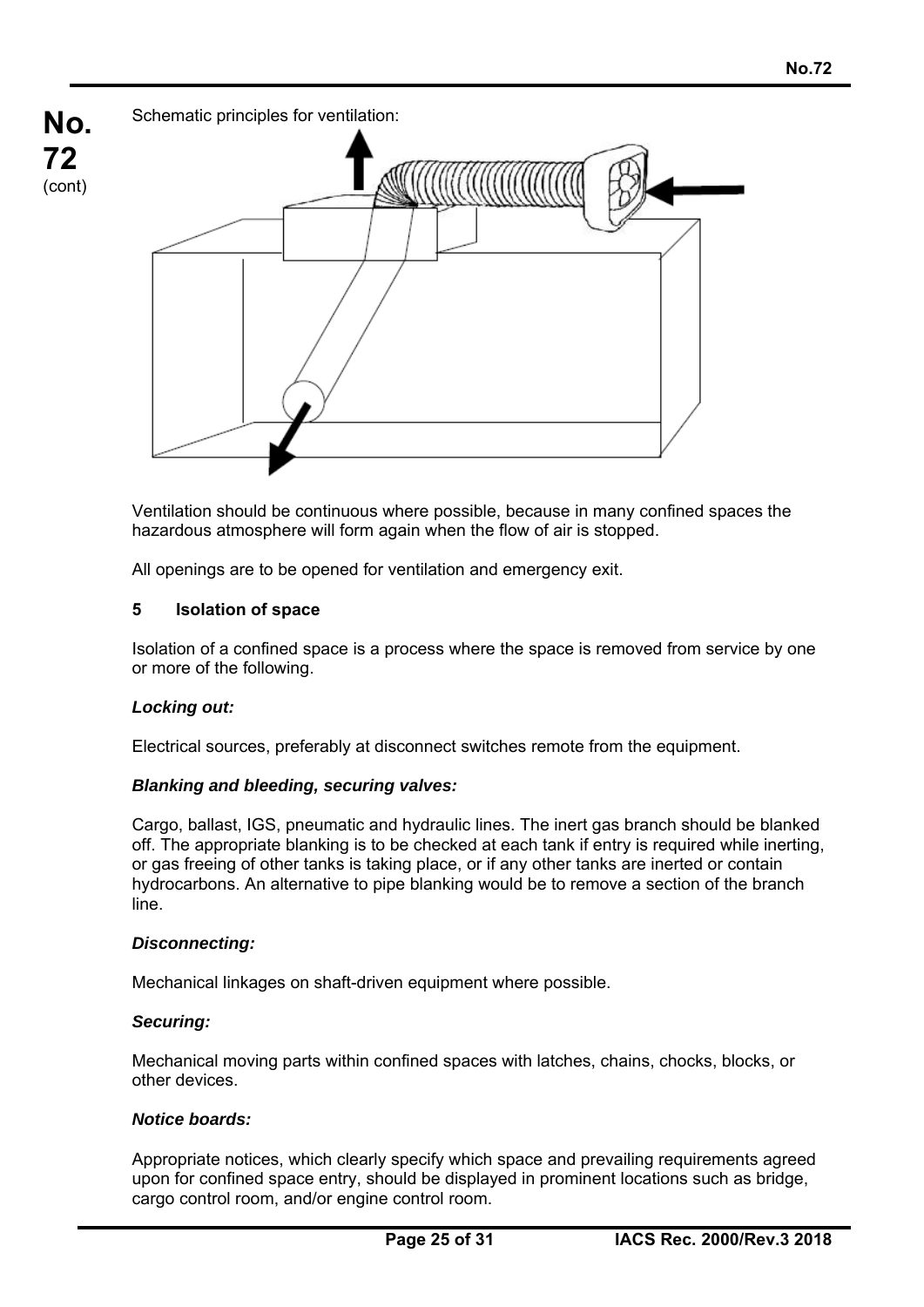**No. 72**  (cont)

Blanking, locking and securing of equipment:



#### **6 General and physical hazards**

#### **6.1 Temperature extremes**

ı

Extremely hot or cold temperature can present problem for the surveyor.

*Cold temperature:* At very cold temperatures, the most serious concern is the risk of hypothermia or dangerously low body temperature. Another serious effect of cold exposure is frostbite or freezing of the exposed extremities such as fingers, toes, nose and ear lobes. Hypothermia could be fatal in absence of immediate medical attention.

Warning signs of hypothermia can include complaints of nausea, fatigue, dizziness, irritability or euphoria. Surveyors can also experience pain in their extremities (for example hands, feet, ears) and severe shivering. Surveyors should be moved to a heated shelter and seek medical advice when appropriate.

*Heat:* A person working in a very hot environment loses water and salt through sweat. This loss should be compensated by water and salt intake. Fluid intake should equal fluid loss. On average, about one litre of water each hour may be required to replace the fluid loss. Plenty of drinking water should be available on the job site and persons should be encouraged to drink water every 15 to 20 minutes even if they do not feel thirsty. Drinks specially designed to replace body fluids and electrolytes may be taken. Alcoholic drinks should never be taken as alcohol dehydrates the body.

An acclimatized surveyor loses relatively little salt in their sweat and therefore the salt in the normal diet is usually sufficient to maintain the electrolyte balance in the body fluids. For unacclimatized surveyors who may sweat continuously and repeatedly, additional salt in the food may be used. Salt tablets are not recommended because the salt does not enter the body system as fast as water or other fluids. Too much salt can cause higher body temperatures, increased thirst and nausea. Persons on salt-restricted diets should discuss the need for supplementary salt with their doctor.

When working at extreme temperatures the working hours should be adjusted to avoid the most extreme temperatures during the day. Working in the evenings and early in the morning is often a good solution to avoid the most extreme conditions. How the body reacts to extreme temperatures is very individual. Never take any chances and pay careful attention when performing work in extreme temperature environment. Working speed and rest schedule should be adjusted according to the temperature.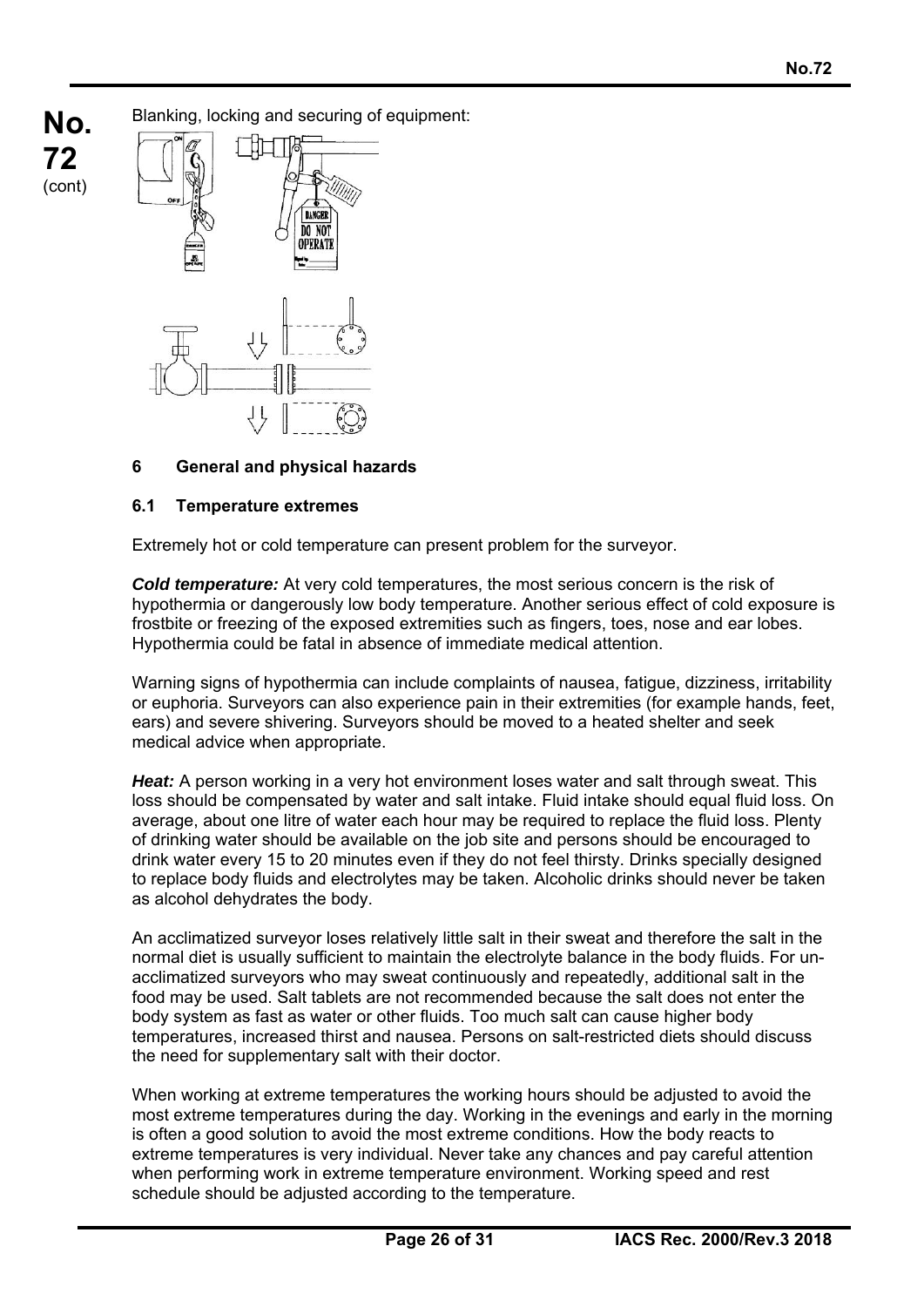## **6.2 Engulfment hazards**

Loose, granular material stored in holds or tanks, such as grain, sand, coal, or similar material, can engulf and suffocate a person. The loose material can crust or bridge over and break loose under the weight of a person.

#### **6.3 Noise**

Noise within a confined space can be amplified by the design and acoustic properties of the space. Excessive noise cannot only damage hearing, but can also affect communication, such as causing a shouted warning to go unheard.

#### **6.4 Falling objects**

Workers in confined spaces should be mindful of the possibility of falling objects, particularly in spaces, which have a topside opening for entry, and where work is being done above the worker.

#### **6.5 Slick/Wet Surfaces**

Slips and falls can occur on a wet surface causing injury or death to workers. Also, a wet surface will increase the likelihood for and effect of electric shock in areas where electrical circuits, equipment, and tools are used.

#### **7 Guidelines for use of personal gas detectors**

For detection of any local pockets of gas or lack of oxygen the surveyor should use his portable oxygen or multi-gas meter with audible alarm features.

This is especially important when entering tanks and/or voids of complicated geometry with high possibility of "pockets of atmosphere" with low  $O<sub>2</sub>$ -content, and where rescue operations may be difficult.

Preferably a multi-gas meter should be used, capable of simultaneous monitoring of oxygen, combustible gases and hydrogen sulphide and carbon monoxide.

Note that CO sensors may also be sensitive to low concentrations of hydrogen  $(H<sub>2</sub>)$  therefore it is important to evaluate the possibility for CO/hydrogen in the space. Anodes will generate hydrogen when in use.

Most measuring equipment is sensitive apparatus with limitations for the range they are capable of measuring. Sensors in all measuring equipment may be destroyed if exposed to extreme measurements (e.g. above 100% LEL), clogged filters or catalyst poison (silicone, lead, sulphur and chlorous)

The personal protective instrument should be turned on before tank entry.

#### **7.1 Function test and full calibration**

ı

The difference between a function (bump) test and a full calibration:

- A function (bump) test is defined as a means of verifying calibration by using a known concentration of test gas to demonstrate that an instrument's response to the test gas is within acceptable limits.
- A full calibration is defined as the adjustment of an instrument's response to match

(cont)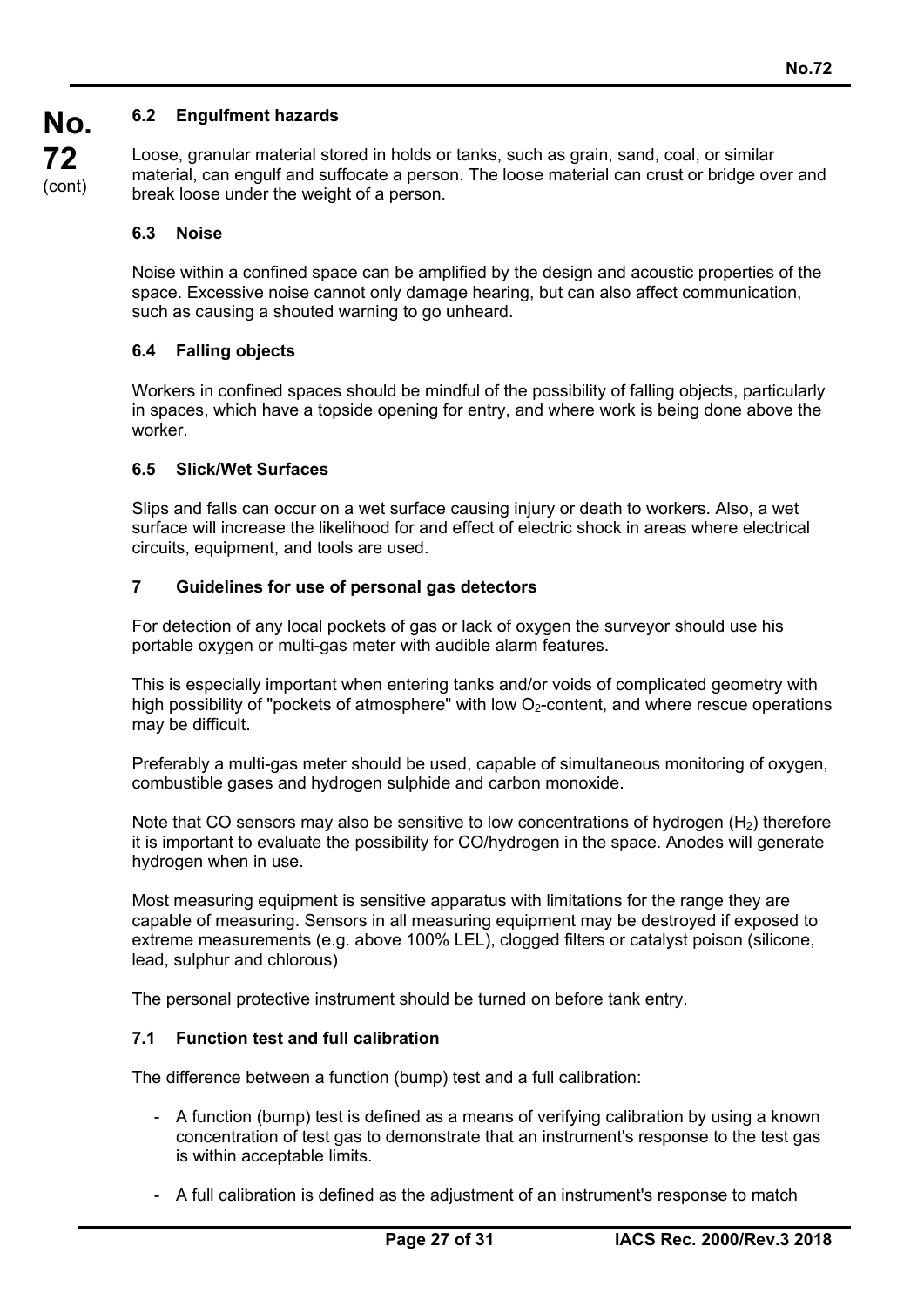desired value compared to a known concentration of test gas.

A function (bump) test or full calibration of direct reading portable gas monitors should be made before each day's use in accordance with the manufacturer's instructions using appropriate test gas.

Any instrument that fails a function (bump) test must be adjusted by means of a full calibration procedure before further use.

Various standard types of calibration gases are available in handy size bottles. For calibration of all gas measuring equipment at least 2 points along the measuring range are needed to determine the accuracy.

#### *Note:*

**No.** 

**72**  (cont)

> *Surveyors should never use their personal gas detectors to test a space for entry. Owner is responsible to make the space safe for entry.*

#### **8 Survey preparations**

#### **8.1 Cleaning**

Tanks and spaces to be surveyed must be sufficiently clean and free from water, scale, dirt and oil residues to reveal excessive corrosion, significant deformation, fractures, damage and other structural deterioration. There is no point in entering a tank if the bottom of the tank is not visible and the intention of the survey is to survey those areas. Tank cleaning can be performed with an existing fixed tank cleaning system.

However, in shadow areas portable washing machines may have to be used in order to achieve sufficient degree of cleanliness.

Generally, tank surveys should be avoided in tanks in which de-sludging operations are taking place since these operations can potentially raise gas levels.

When entering into a HFO, lube oil or diesel fuel tank, extra care should be taken when considering cleanliness and atmosphere. Long term effects of exposure to substances found in these tanks are not well documented.

#### **8.2 Lighting**

ı

Whenever possible, natural lighting should be provided in the tank during inspection by opening all tank hatches. A flashlight should be carried when working in confined spaces. Lighting in confined spaces may not be good and will normally be temporary arrangements cabled into the space or by torchlight.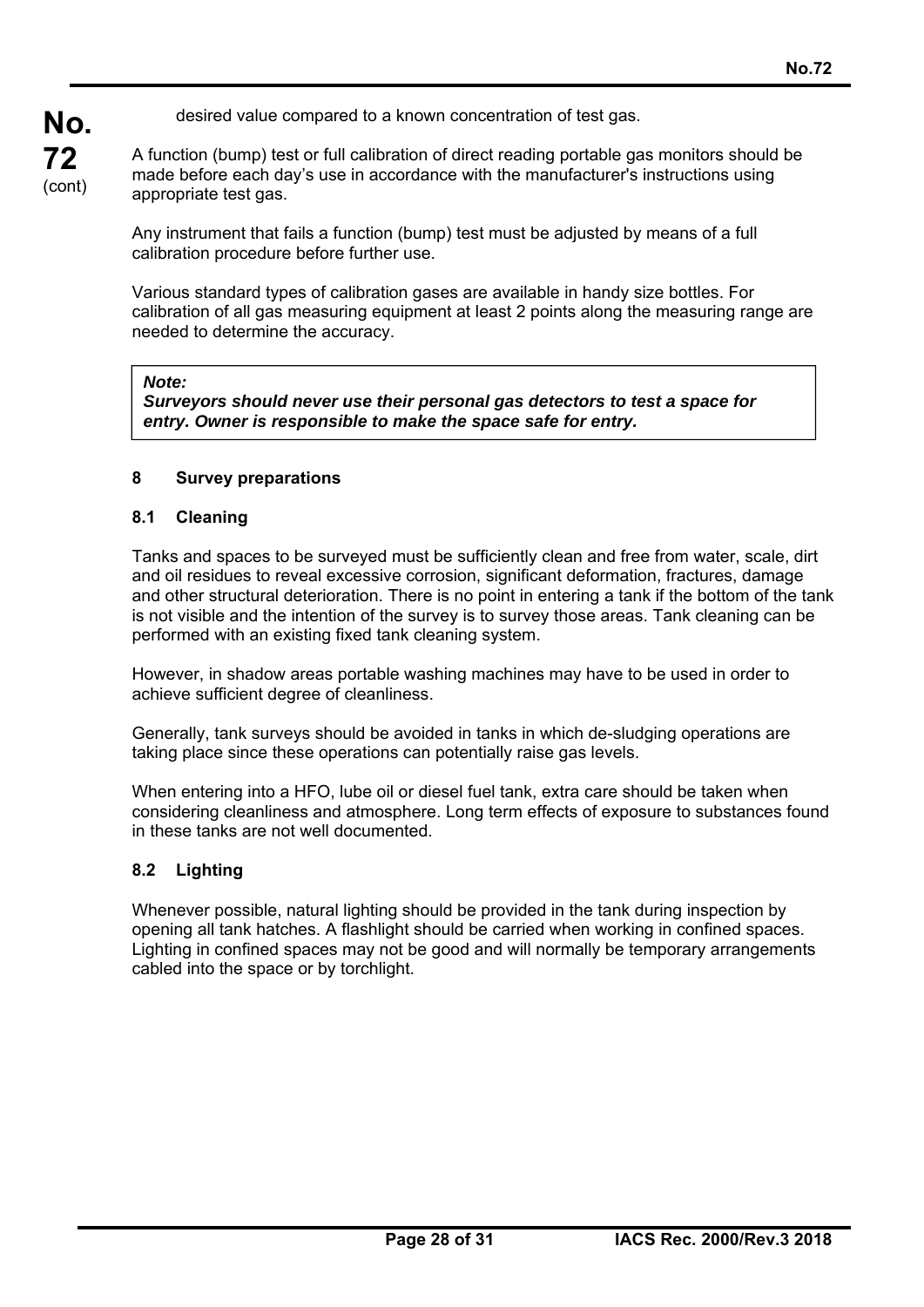# **No.72 No. 72**  (cont) **ANNEX - Checklist for Entry into Confined Spaces DO NOT ENTER A CONFINED SPACE UNTIL YOU HAVE CONSIDERED EVERY QUESTION AS WELL AS ANY OTHER ITEM OF CONCERN, AND HAVE DETERMINED THE SPACE TO BE SAFE. THE FINAL DECISION IS YOURS. YES NO 1. SAFETY MEETING**   $\square$   $\square$  Safety meeting is carried out prior to survey to discuss all aspects of safety measures?  $\Box$   $\Box$  Will someone accompany you into the space? **2. PERMIT**  (The permit is an authorization, usually in writing, that states that the space has been tested by a Competent or Responsible person and that the space is safe for entry; what precautions, equipment, etc. are required; and what work is to be done.)  $\Box$   $\Box$  Has a confined space entry permit been issued?  $\Box$  Is the permit up to date? **3. VERIFICATION**   $\Box$   $\Box$  Are the instruments used in atmospheric testing properly calibrated?  $\Box$   $\Box$  Was the person performing the tests a certified Marine Chemist, a Competent Person, or equivalent?  $\Box$   $\Box$  Was the atmosphere in the confined space tested? **4. TESTING**   $\Box$   $\Box$  Has the monitor been calibrated before any reading is performed? □ □ Was Oxygen at least 20.6 % but not more than 22%? □ □ Were toxic, flammable, or oxygen-diluting gases / vapours present? - Hydrogen sulphide - Carbon monoxide - Methane - Benzene - Other (list) \_\_\_\_\_\_\_\_\_\_\_\_\_\_\_\_\_\_\_\_\_\_\_\_\_\_\_\_\_\_\_\_\_\_\_ \_\_\_\_\_\_\_\_\_\_\_\_\_\_\_\_\_\_\_\_\_\_\_\_\_\_\_\_\_\_\_\_\_\_\_

ı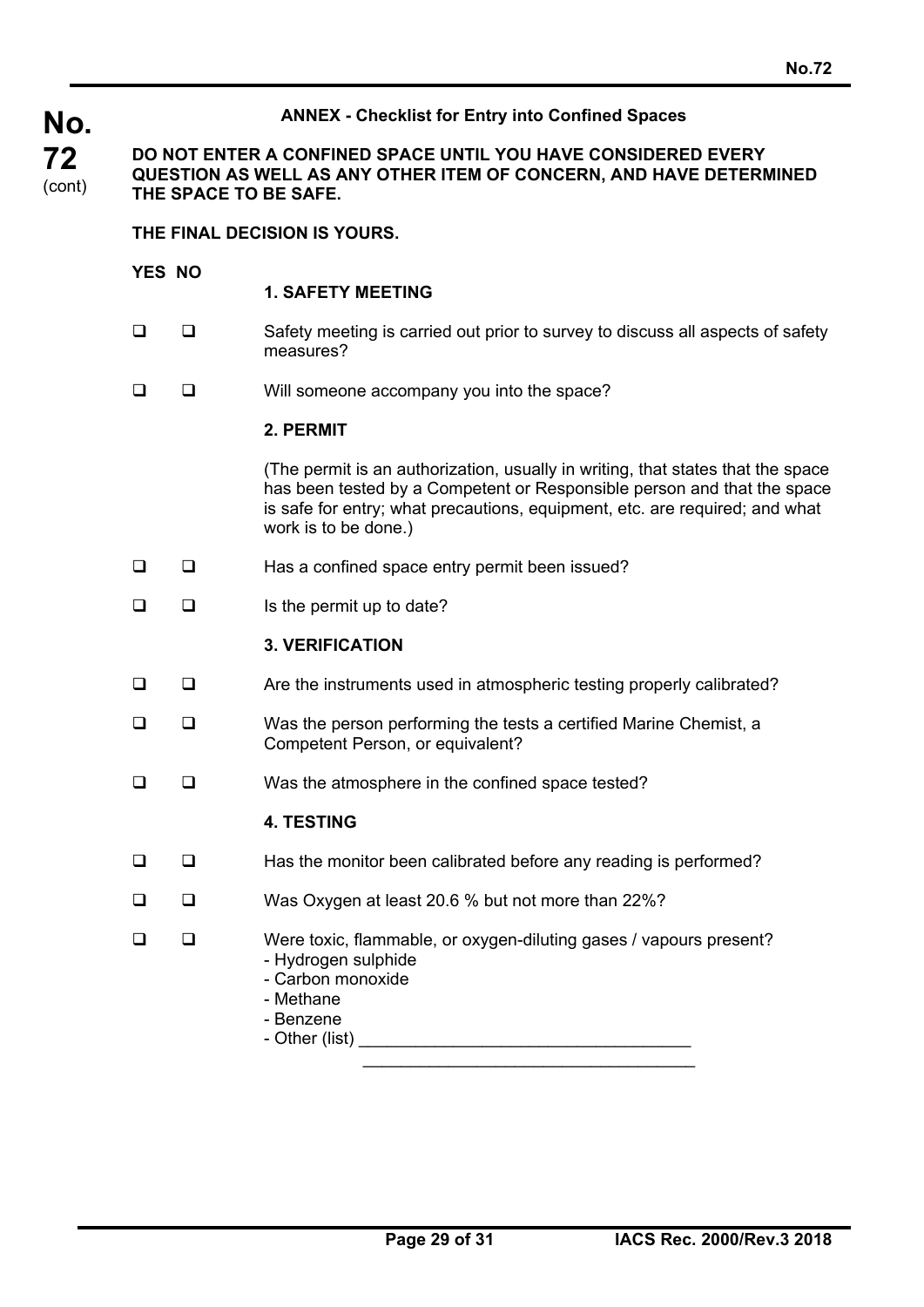| No.<br>72<br>(cont) | YES NO |        | <b>5. MONITORING</b>                                                                                                                                                                |
|---------------------|--------|--------|-------------------------------------------------------------------------------------------------------------------------------------------------------------------------------------|
|                     | □      | □      | Will the atmosphere in the space be monitored while the space is occupied<br>and after work breaks?                                                                                 |
|                     |        |        | Remember – atmospheric changes occur due to the work<br>procedure or the product stored and vessel movements<br>and temperature changes. The atmosphere may change<br>very quickly. |
|                     |        |        | <b>6. VENTILATION</b>                                                                                                                                                               |
|                     | □      | □      | Has the space been ventilated before entry?                                                                                                                                         |
|                     | □      | $\Box$ | Will ventilation be continued during entry?                                                                                                                                         |
|                     | $\Box$ | $\Box$ | Is the air intake for the ventilation system located in an area that is free of<br>combustible dusts and vapours and toxic substances?                                              |
|                     | □      | ❏      | If atmosphere was found unacceptable and then ventilated, was it re-tested<br>before entry?                                                                                         |
|                     |        |        | 7. ISOLATION                                                                                                                                                                        |
|                     | ❏      | ❏      | Has the space been cleaned up before entry?                                                                                                                                         |
|                     | $\Box$ | ❏      | Has the space been isolated from other systems?                                                                                                                                     |
|                     | $\Box$ | ❏      | Has electrical equipment been locked out?                                                                                                                                           |
|                     | □      | ❏      | Have disconnects been used where possible?                                                                                                                                          |
|                     | □      | ❏      | Has mechanical equipment been blocked, chocked, and disengaged where<br>necessary?                                                                                                  |
|                     | □      | ◻      | Have lines under pressure been blanked and bled?                                                                                                                                    |
|                     | ❏      | ❏      | Have the necessary Notice boards been placed in the operations locations<br>and at the confined space entry point?                                                                  |
|                     |        |        | 8. CLOTHING/EQUIPMENT (PPE)                                                                                                                                                         |
|                     | □      | □      | Is special clothing required (boots, chemical suits, glasses, etc.)?                                                                                                                |
|                     | $\Box$ | $\Box$ | Is special equipment required (e.g. rescue equipment, communications<br>equipment, heavy duty raft, life vests, etc.)?                                                              |
|                     | □      | ❏      | Are special tools required (e.g. spark proof, intrinsically safe)?                                                                                                                  |
|                     |        |        | 9. TRAINING                                                                                                                                                                         |
|                     | □      | □      | Have you been trained in confined space entry and do you know what to<br>look for?                                                                                                  |

ı